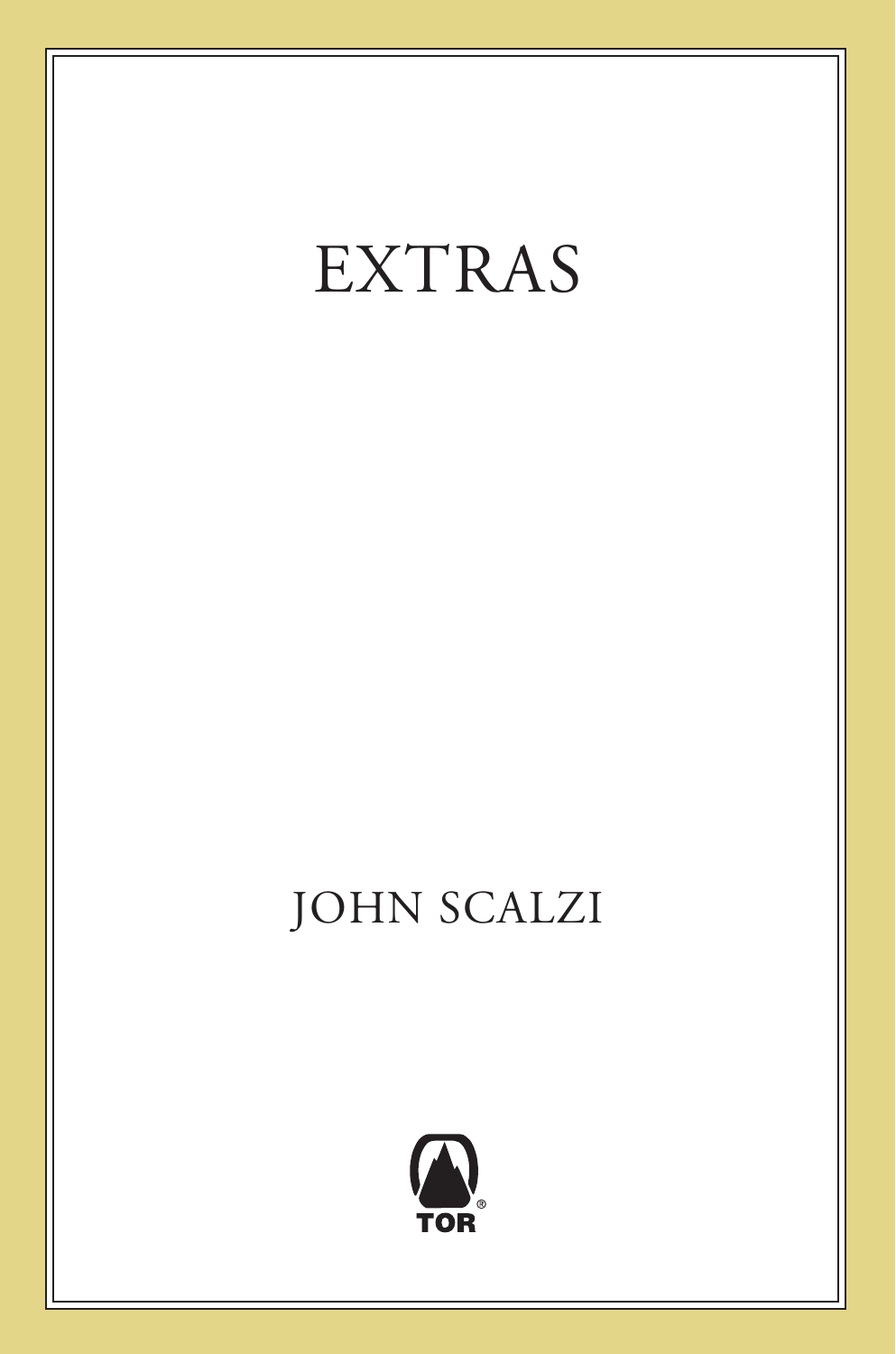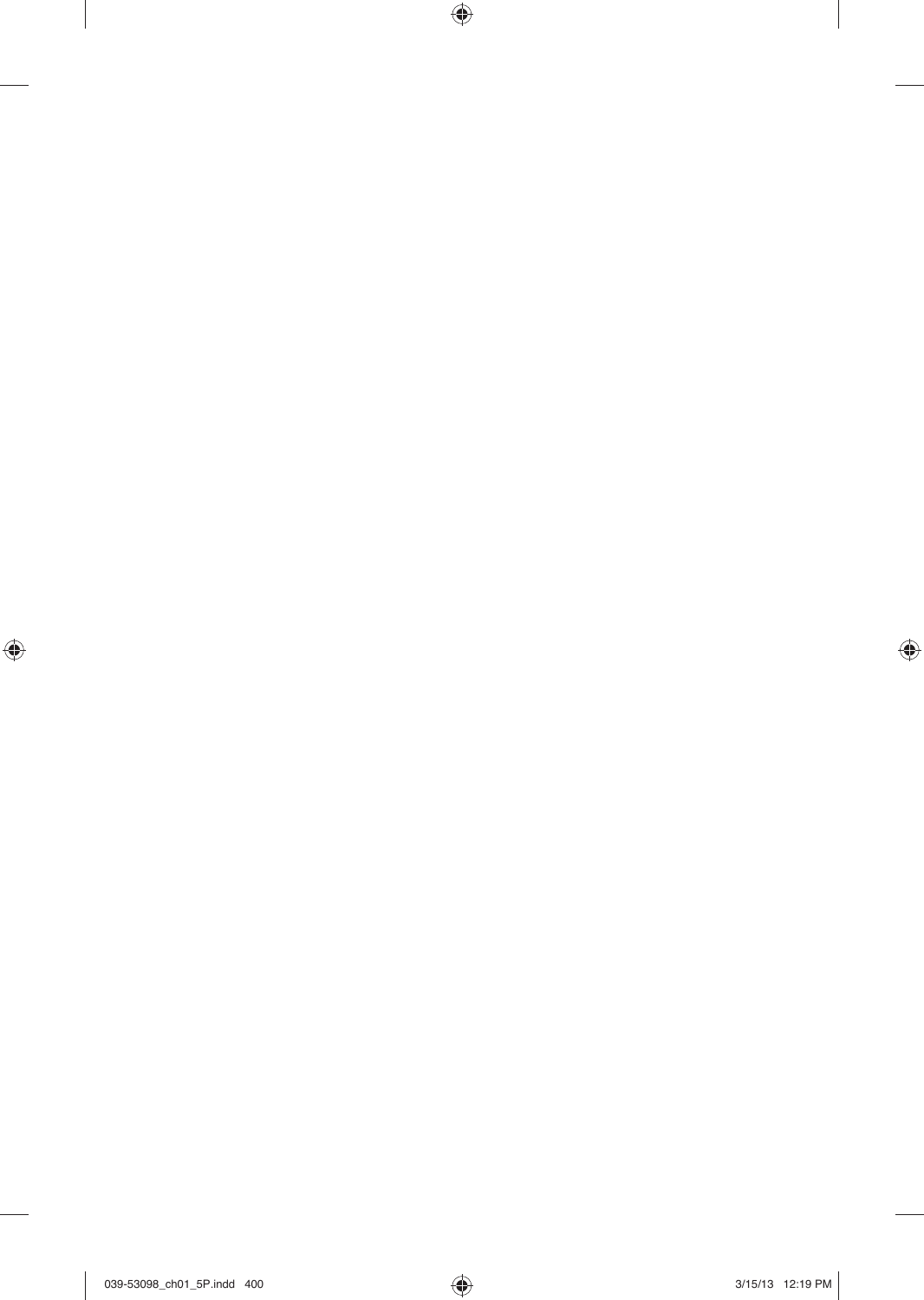## **After the Coup**

*Author's Note: "After the Coup" is an original story featuring three of the main characters of* The Human Division, *written for the debut of Tor .com in 2008. The events of the story take place several months before the events of* The Human Division. *Enjoy. —JS*

"How well can you take a punch?" asked Deputy Ambassador Schmidt.

Lieutenant Harry Wilson blinked and set down his drink. "You know, there are a number of places a conversation can go after a question like that," he said. "None of them end well."

"I don't mean it like that," Schmidt said. He drummed the glass of his own drink with his fingers. Harry noted the drumming, which was a favorite nervous tell of Hart Schmidt's. It made poker games with him fun. "I have a very specific reason to ask you."

"I would hope so," Harry said. "Because as conversational icebreakers go, it's not in the top ten."

Schmidt looked around the *Clarke's* officers lounge. "Maybe this isn't the best place to talk about it," he said.

Harry glanced around the lounge. It was singularly unappealing; a bunch of magnetized folding chairs and equally magnetized card tables, and a single porthole from which the yellowish green limb of Korba-Aty was glowing, dully. The drinks they were having came from the rack of vending machines built into the wall. The only other person in the lounge was Lieutenant Grant, the *Clarke*'s quartermaster; she was looking at her PDA and wearing headphones.

"It's fine, Hart," Harry said. "Enough with the melodrama. Spit it out already."

"Fine," Schmidt said, and then drummed on his drink some more. Harry waited. "Look, this mission isn't going well," he finally said.

"Really," Harry said, dryly.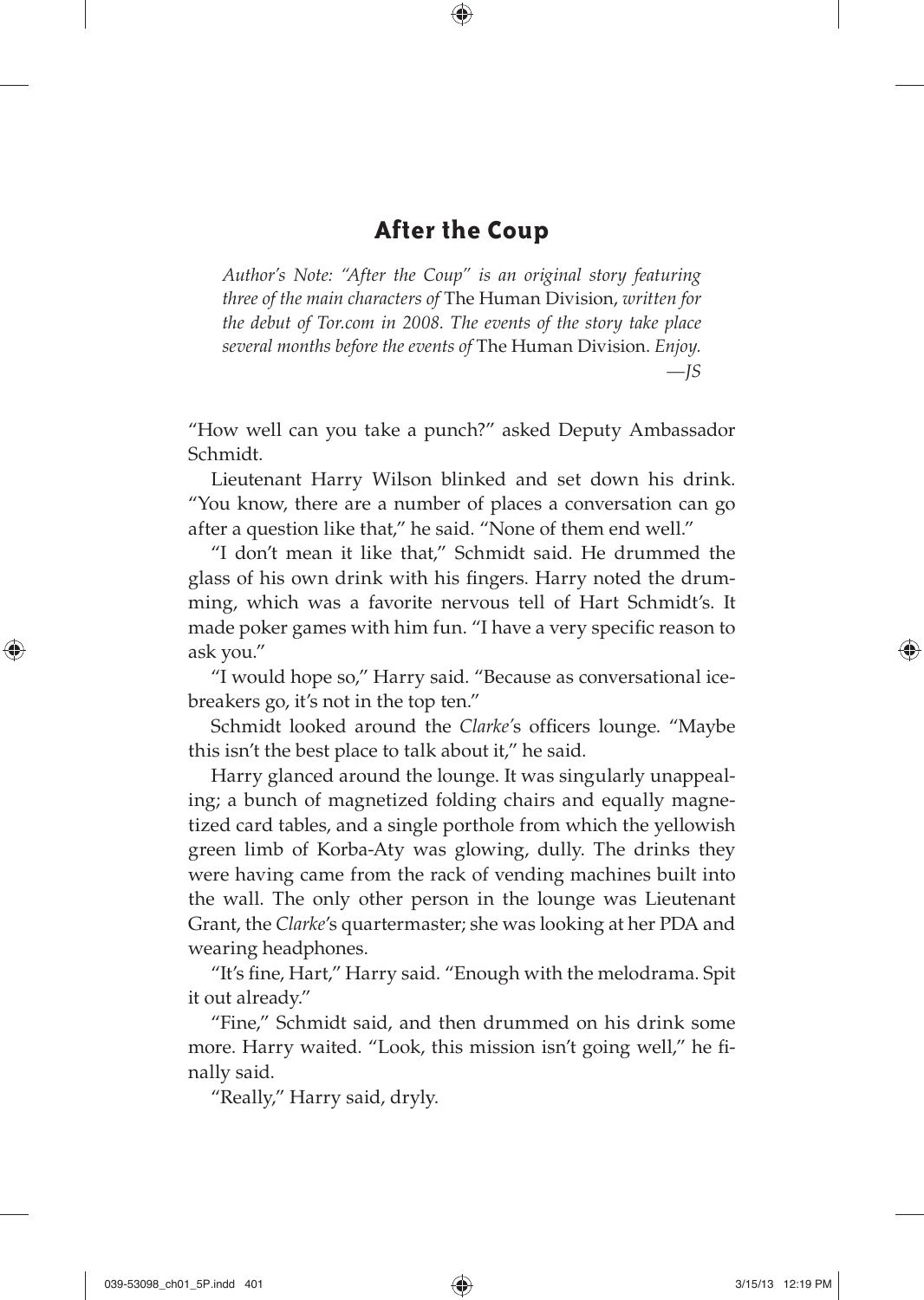"What's that supposed to mean?" Schmidt said.

"Don't get defensive, Hart," Harry said. "I'm not blaming you."

"I just want to know how you came to that conclusion," Schmidt said.

"You mean, how did I come to that conclusion despite the fact I'm this mission's mushroom," Harry said.

Schmidt frowned. "I don't know what that means," he said.

"It means that you keep me in the dark and feed me shit," Harry said.

"Ah," Schmidt said. "Sorry."

"It's fine," Harry said. "This is a Colonial Union diplomatic mission, and I'm Colonial Defense Forces, and you don't want me seen by the Korba because you don't want my presence to be interpreted as provocation. So while the rest of you head down to the planet, and get to breathe real air and see actual sunlight, I stay up here in this latrine of a spaceship, training your technicians to use the field generator and catching up on my reading. Which is going well, incidentally. I just finished Anna Karenina."

"How was it?" Schmidt said.

"Not bad," Harry said. "The moral is to stay away from trains. The point is, I know *why* I'm kept in the dark. Fine. Fair enough. But I'm not *stupid*, Hart. Even if none of you tell me anything about the mission, I can tell it's not going well. All of you deputies and assistants come back to the *Clarke* looking like you've had the crap beat out of you all day long. It's a subtle hint." He picked up his drink and slugged some back.

"Hmm. Anyway, yes," Schmidt said. "The mission isn't going well. The Korba haven't been nearly as receptive to our negotiations as we thought they might be. We want to try something new. A new direction. A new diplomatic tack."

"A new tack that is somehow focused on me getting punched," Harry said, setting his drink back down.

"Maybe," Schmidt said.

"Once or repeatedly?" Harry asked.

"I think that would depend on your definition," Schmidt said. "Of 'once'?" Harry asked.

"Of 'punched,' actually," Schmidt said.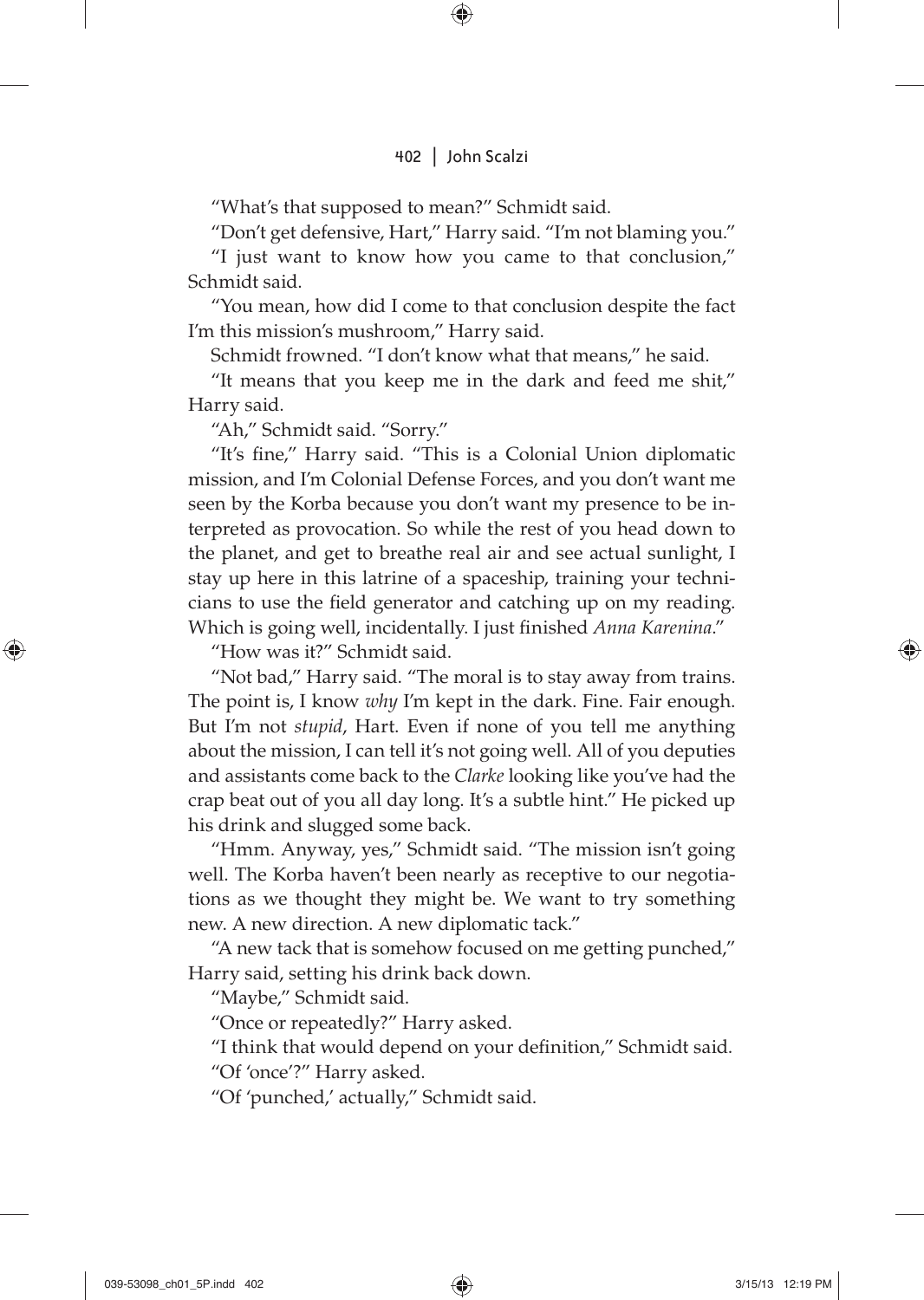"I already have very deep reservations about this plan," Harry said.

"Well, let me give you some context," Schmidt said.

"Please *do*," Harry said.

Schmidt produced his PDA and began to slide it over to Harry, then stopped midway through the motion. "You know that everything I'm about to tell you is classified."

"Good lord, Hart," Harry said. "I'm the only person on the *Clarke* who *doesn't* know what's going on." Harry reached over and took the PDA. On its screen was the image of a battle cruiser of some sort, floating near a skyscraper. Or more accurately, what was left of a skyscraper; it had been substantially destroyed, likely by the battle cruiser. In the foreground of the picture, small, vaguely-humanoid blotches seemed to be running from the ruined skyscraper. "Nice picture," Harry said.

"What do you think you're seeing there?" Schmidt said.

"A strong case for not letting trainees drive a battle cruiser," Harry said.

"It's an image taken during the recent Korban coup," Schmidt said. "There was a disagreement between the head of the military and the Korban civilian leadership. That skyscraper is— well, was— the Korban administrative headquarters."

"So the civilians lost that particular argument," Harry said.

"Pretty much," Schmidt said.

"Where do we come in?" Harry asked, handing back the PDA. "Are we trying to restore the civilian government? Because, to be honest about it, that doesn't really sound like something the CU would care about."

"We don't," Schmidt said, taking back the PDA. "Before the coup, the Korba were barely on our radar at all. They had a nonexpansionist policy. They had their few worlds and they'd stood pat on them for centuries. We had no conflict with them, so we didn't care about them. After the coup, the Korba are very interested in expanding again."

"This worries us," Harry said.

"Not if we can point them toward expanding in the direction of some of our enemies," Schmidt said. "There are some races in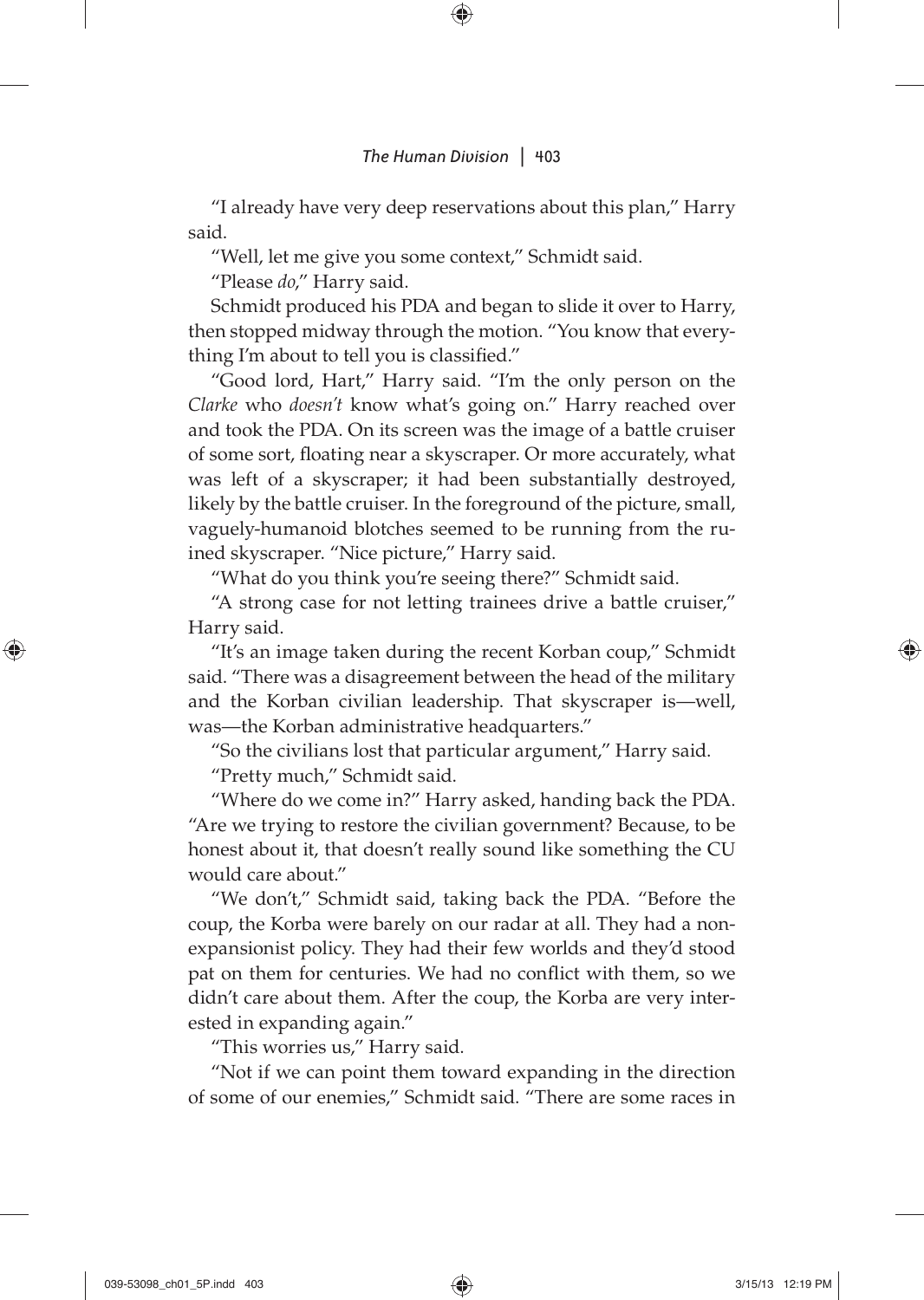this area who are pushing in on us. If they had to worry about someone else, they'd have fewer resources to hit us with."

"See, that's the Colonial Union I know," Harry said. "Always happy to stick a knife in someone else's face. But none of this has anything to do with me getting *punched* in the face."

"Actually, it does," Schmidt said. "We made a tactical error. This mission is a diplomatic one, but the new leaders of Korba are military. They're curious about our military, and they're especially curious about our CDF soldiers, whom they've never encountered because our races have never fought. We're civilians; we don't have any of our military on hand, and very little in terms of military capability to show them. We brought them that field generator you've been training our technicians on, but that's defensive technology. They're much more interested in our offensive capabilities. And they're especially interested in seeing our soldiers in action. Negotiations up to this point have been going poorly because we're not equipped to give them what they want. But then we let it slip that we have a CDF member on the *Clarke*."

"*We* let it slip," Harry said.

"Well, *I* let it slip, actually," Schmidt said. "Come on, Harry, don't look at me like that. This mission is failing. Some of us need this mission to succeed. My career's not exactly on fire, you know. If this mission goes into the crapper, I'm going to get reassigned to an archive basement."

"I'd be more sympathetic if saving your career didn't require blunt force trauma for me," Harry said.

Schmidt nodded, and then ducked his head a little, which Harry took as something akin to an apology. "When we told them about you, they got very excited, and we were asked by the Korbans' new leader—a direct request from the head of state, Harry—if we would be willing to pit you against one of their soldiers in a contest of skills," Schmidt said. "It was strongly implied it would make a real difference in the tenor of the negotiations."

"So of course you said yes," Harry said.

"Let me remind you of the part where I said the mission is going into the crapper," Schmidt said.

"There is a small flaw in this plan," Harry said. "Besides the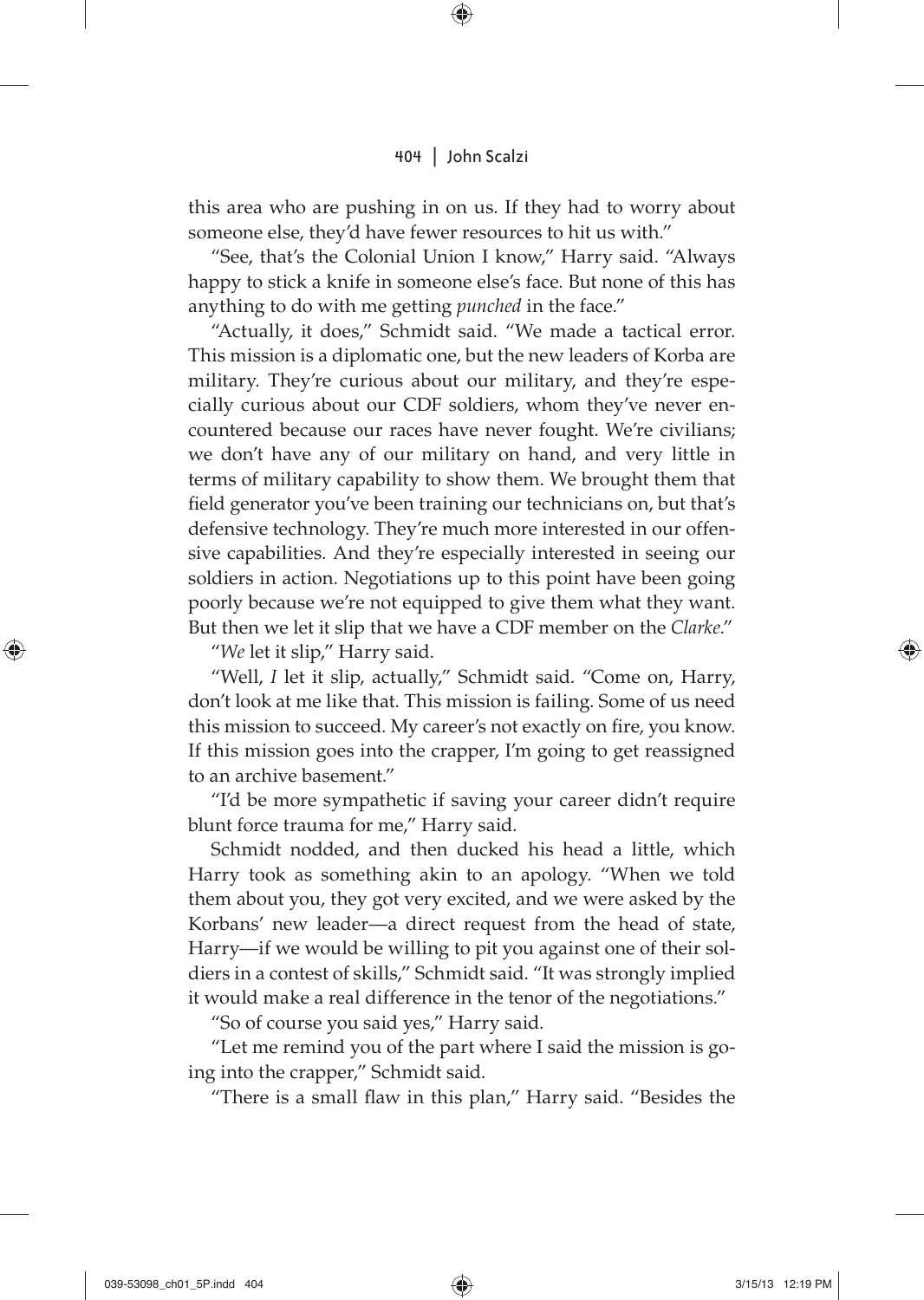part where I get the crap kicked out of me, I mean. Hart, I'm CDF, but I'm not a soldier. I'm a *technician*. I've spent the last several years working in the military science division of the Forces. That's why I'm here, for God's sake. I'm training your people to use technology we developed. I'm not training them to fight, I'm training them to twirl knobs."

"You've still got the CDF genetic engineering," Schmidt said, and pointed to Harry's sitting form. "Your body is still in top physical shape, whether you use it or not. Your reflexes are still fast as ever. You're still as strong as ever. Look at you, Harry. There's nothing flabby or squishy about you. You're in as good a shape as any soldier on the line."

"That doesn't mean anything," Harry said.

"Doesn't it?" Schmidt said. "Tell me, Harry. Everyone else on this mission is an unmodified human. Is there any one of us that you couldn't take in hand-to-hand combat?"

"Well, no. But you're all *soft*," Harry said.

"Thanks for that," Schmidt said. He took a sip of his drink.

"My point is whether or not I'm engineered for combat, I haven't been a soldier for a very long time," Harry said. "Fighting isn't like riding a bicycle, Hart. You can't just pick it up without practice. If these guys are so hot to see CDF in action, send a skip drone back to Phoenix and request a squad. They could be here in a couple of days if you make it a priority request."

"There's no *time*, Harry," Schmidt said. "The Korba want a combat exhibition tonight. Actually,"-Schmidt checked the chronometer on his PDA—"in about four and a half hours."

"Oh, come *on*," Harry said.

"They made the request this morning, Harry," Schmidt said. "It's not like I've been keeping it from you. We told them about you, they made the request and ten minutes later I was being hustled off to the shuttle back to the *Clarke* to tell you. And here we are."

"What is this 'skill contest' they want me to have?" Harry asked.

"It's a ritualized combat thing," Schmidt said. "It's physical combat, but it's done as a sport. Like karate or fencing or wrestling.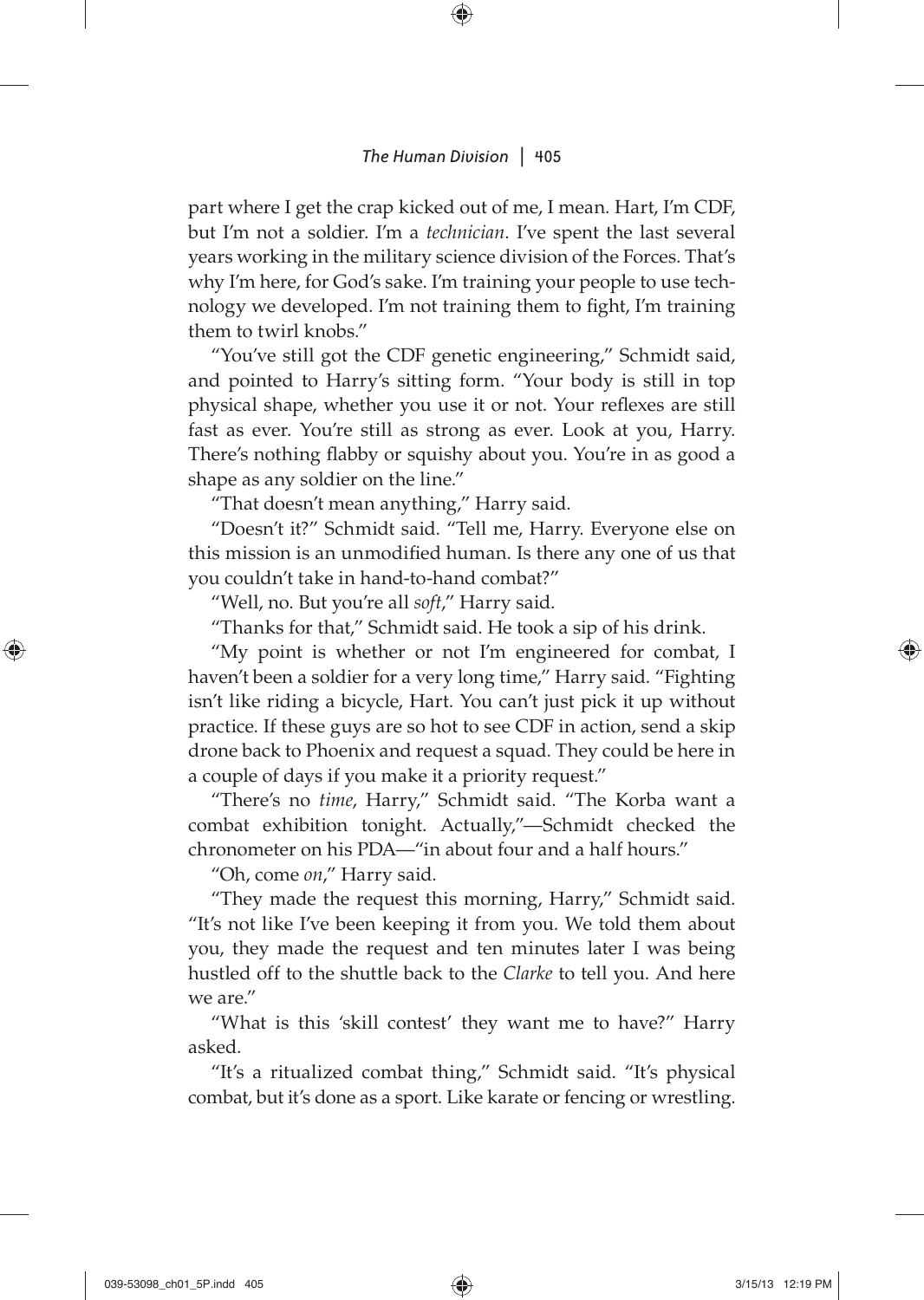There are three rounds. You get scored on points. There are judges. From what I understand it's mostly harmless. You're not going to be in any real danger."

"Except for being punched," Harry said.

"You'll heal," Schmidt said. "And anyway, you can punch back."

"I don't suppose I can pass," Harry said.

"Sure, you can pass," Schmidt said. "And then when the mission fails and everyone on the mission is demoted into shit jobs and the Korba ally themselves with our enemies and start looking at human colonies they can pick off, you can bask in the knowledge that at least you came out of this all *unbruised*."

Harry sighed and drained his drink. "You *owe* me, Hart," he said. "Not the Colonial Union. You."

"I can live with that," Schmidt said.

"Fine," Harry said. "So the plan is to go down there, fight with one of their guys, get beat up a little, and everyone walks away happy."

"Mostly," Schmidt said.

"*Mostly*," Harry said.

"I have two requests for you from Ambassador Abumwe," Schmidt said. "And she said for me to say that by 'request,' she means that if you don't do them both she will find a way to make the rest of your natural existence one of unceasing woe and misery."

"Really," Harry said.

"She was very precise about her word use," Schmidt said.

"Lovely," Harry said. "What are the requests?"

"The first is that you keep the contest close," Schmidt said. "We need to show the Korba from the start that the reputation the CDF has is not undeserved."

"Not knowing what the rules of the contest are, how it's played or whether I'm even physically capable of keeping up with it, sure, why not, I'll keep it close," Harry said. "What's the other request."

"That you lose," Schmidt said.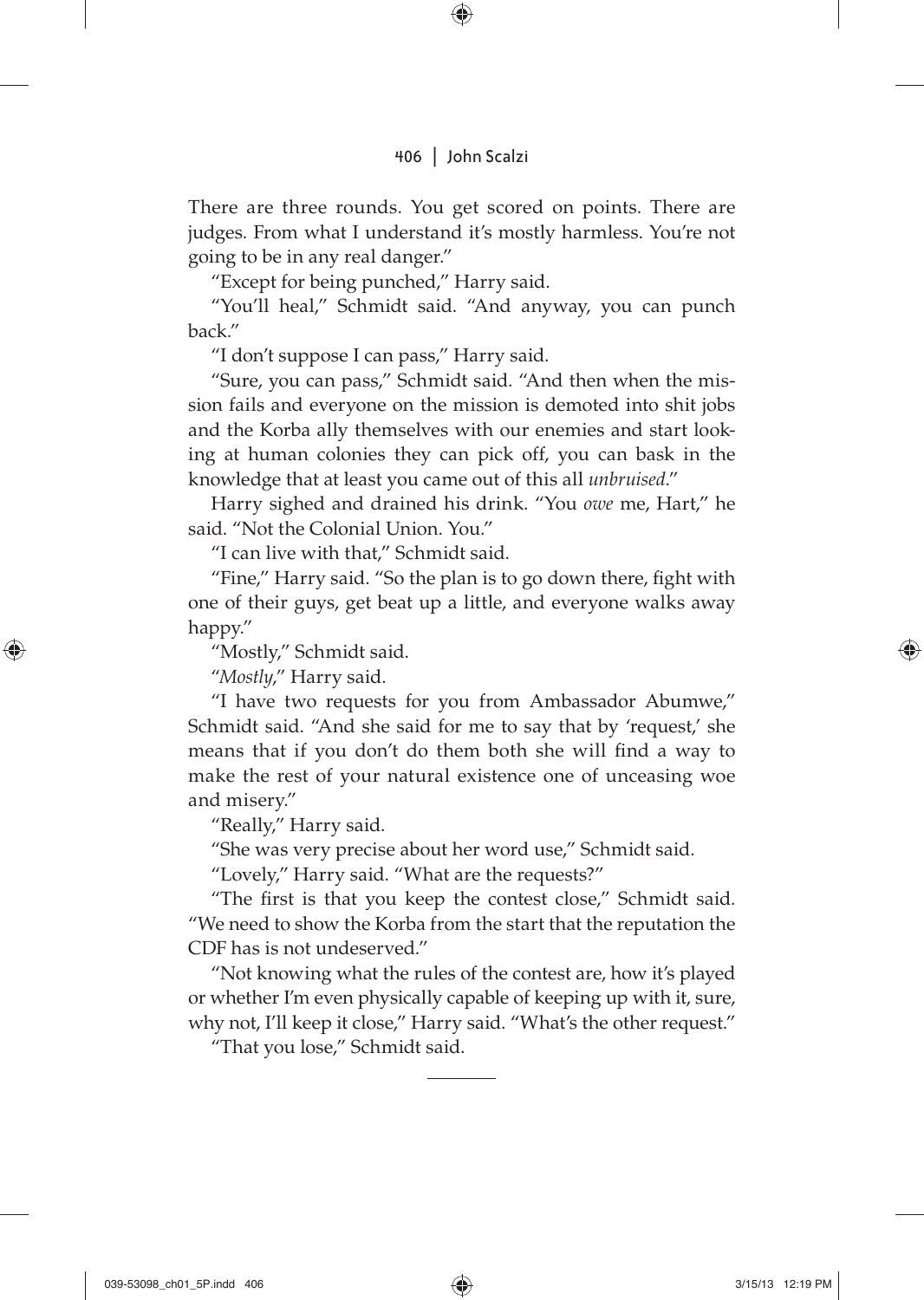"The rules are simple," Schmidt said, translating for the Korban who stood in front of them. Normally Harry would use his BrainPal— the computer in his head— to do a translation, but he didn't have access to the *Clarke*'s network to access the language. "There are three rounds: One round with Bongka— those are like quarterstaffs, Harry-one round of hand-to-hand combat, and one round of water combat. There are no set times for any round; they continue until all three judges have selected a victor, or until one of the combatants is knocked unconscious. The chief judge here wants to make sure you understand this."

"I understand," said Harry, staring at the Korban, who came up, roughly, to his waist. The Korba were squat, bilaterally symmetrical, apparently muscular, and covered by what appeared to be an infinite amount of overlapping plates and scales. What little information Harry could uncover about the Korban physiology suggested that they were of some sort of amphibious stock, and that they lived some of their lives in water. This would at least explain the "water combat" round. The gathering hall they were in held no obvious water sources, however. Harry wondered if something might not have been lost in translation.

The Korban began speaking again, and as he spoke and breathed, the plates around his neck and chest moved in a motion that was indefinably strange and unsettling; it was almost like they didn't quite go back in the same place they started off at. Harry found them unintentionally hypnotic.

"Harry," Schmidt said.

"Yes?" Harry said.

"You're all right with the nudity?" Schmidt asked.

"Yes," Harry said. "Wait. What?"

Schmidt sighed. "Pay attention, Harry," he said. "The contest is performed in the nude so that it's purely a test of skill, no tricks. You're okay with that?"

Harry glanced around the gymnasium-like room they were in, filling up with Korban spectators, human diplomats and *Clarke* crew members on shore leave. In the crowd of humans he located Ambassador Abumwe, who gave him a look that reinforced her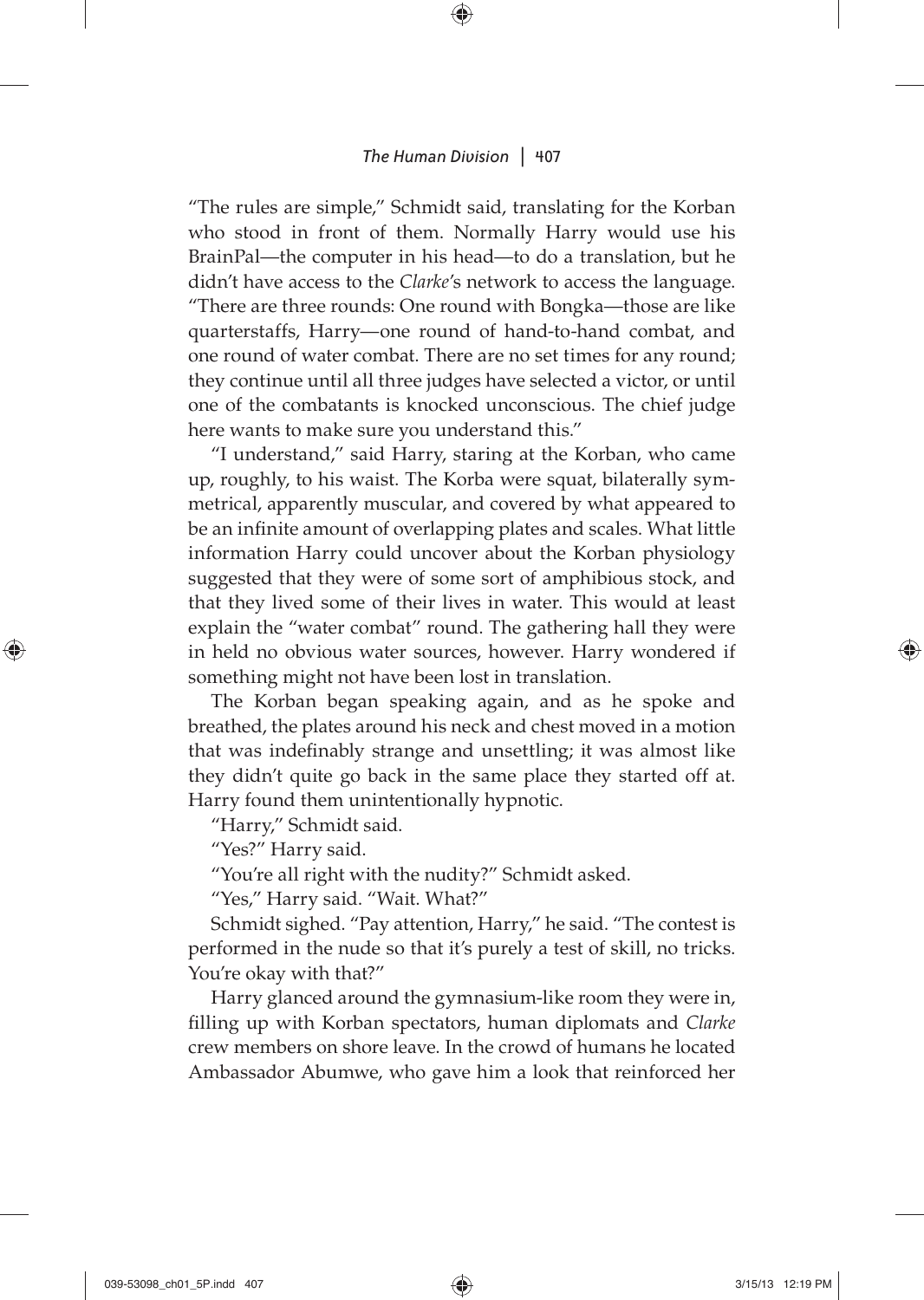earlier threat of unending misery. "So everyone gets to see my bits," Harry said.

"Afraid so," Schmidt said. "All right, then?"

"Do I have a choice?" Harry asked.

"Not really," Schmidt said.

"Then I guess I'm all right with it," Harry said. "See if you can get them to crank up the thermostat."

"I'll look into it." Schmidt said something to the Korban, who replied at length. Harry doubted they were actually speaking about the thermostat. The Korban turned and uttered a surprisingly loud blast, his neck and chest plates spiking out as he did so. Harry was suddenly reminded of a horny toad back on Earth.

From across the room another Korban approached, holding a staff just under two meters in length, with the ends coated in what appeared to be red paint. The Korban presented it to Harry, who took it. "Thanks," he said. The Korban ran off.

The judge started speaking. "He says that they apologize that they are unable to give you a more attractive Bongka," Schmidt translated, "but that your height meant they had to craft one for you specially, and they did not have time to hand it over to an artisan. He wants you to know, however, that it is fully functional and you should not be at any disadvantage. He says you may strike your opponent at will with the bongka, and on any part of the body, but only with the tips; using the unmarked part of the bongka to strike your opponent will result in lost points. You can block with the unmarked part, however."

"Got it," Harry said. "I can hit anywhere? Aren't they worried about someone losing an eye?"

Schmidt asked. "He says that if you manage to take an eye, then it counts. Every hit or attack with a tip is fair." Schmidt was quiet for a moment as the judge spoke at length. "Apparently the Korba can regenerate lost limbs and some organs, eventually. They don't see losing one as a huge problem."

"I thought you said there were rules, Hart," Harry said.

"My mistake," Schmidt said.

"You and I are going to have a talk after all of this is done," Harry said.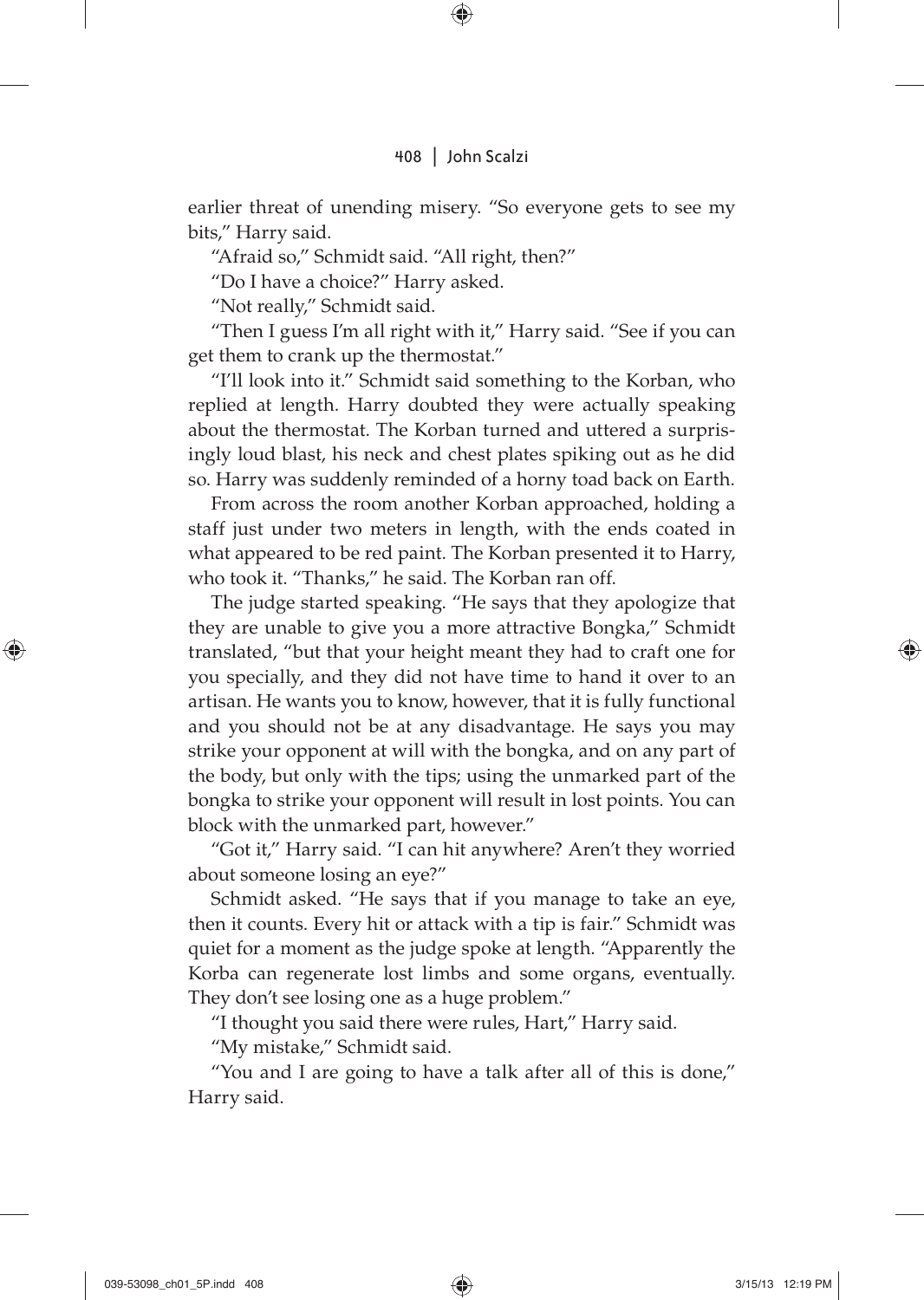Schmidt didn't answer this because the judge had started speaking again. "The judge wants to know if you have a second. If you don't have one he will be happy to provide you one."

"Do I have a second?" Harry said.

"I didn't know you needed one," Schmidt said.

"Hart, please make an effort to be useful to me," Harry asked.

"Well, I'm translating," Schmidt said.

"I only have your word for that," Harry said. "Tell the judge that you're my second."

"What? Harry, I can't," Schmidt said. "I'm supposed to be sitting with the Ambassador."

"And I'm supposed to be in a bunk on the *Clarke* reading the first part of *The Brothers Karamazov*," Harry said. "Clearly this is a disappointing day for both of us. Suck it up, Hart. Tell him."

Schmidt told him; the judge started speaking at length to Schmidt, chest and neck plates shifting as he did so. Harry glanced back over to the seating area provided the Colonial Union diplomats and *Clarke* crew, who shifted in their rows. The stands were half-sized for humans; they sat with their knees bunched into their chests like parents at a preschool open house. They didn't look in the least bit comfortable.

*Good*, thought Harry.

The judge stopped speaking, turned toward Harry, and did something with his scales that caused a wave-like ripple to go around his head. Harry shuddered involuntarily; the judge seemed to take that as a response. He left.

"We're going to start in just a minute," Schmidt said. "Now might be a good time for you to strip."

Harry set down his bongka and took off his jacket. "I don't suppose *you're* going to strip," he said. "Being my second and all."

"The judge didn't say anything about it in the job description," Schmidt said. He took the jacket from Harry.

"What *is* your job description?" Harry asked.

"I'm supposed to research your opponent and give you tips on how to beat him," Schmidt said.

"What do you know about my opponent?" Harry asked. He was out of his shirt and was slipping off his trousers.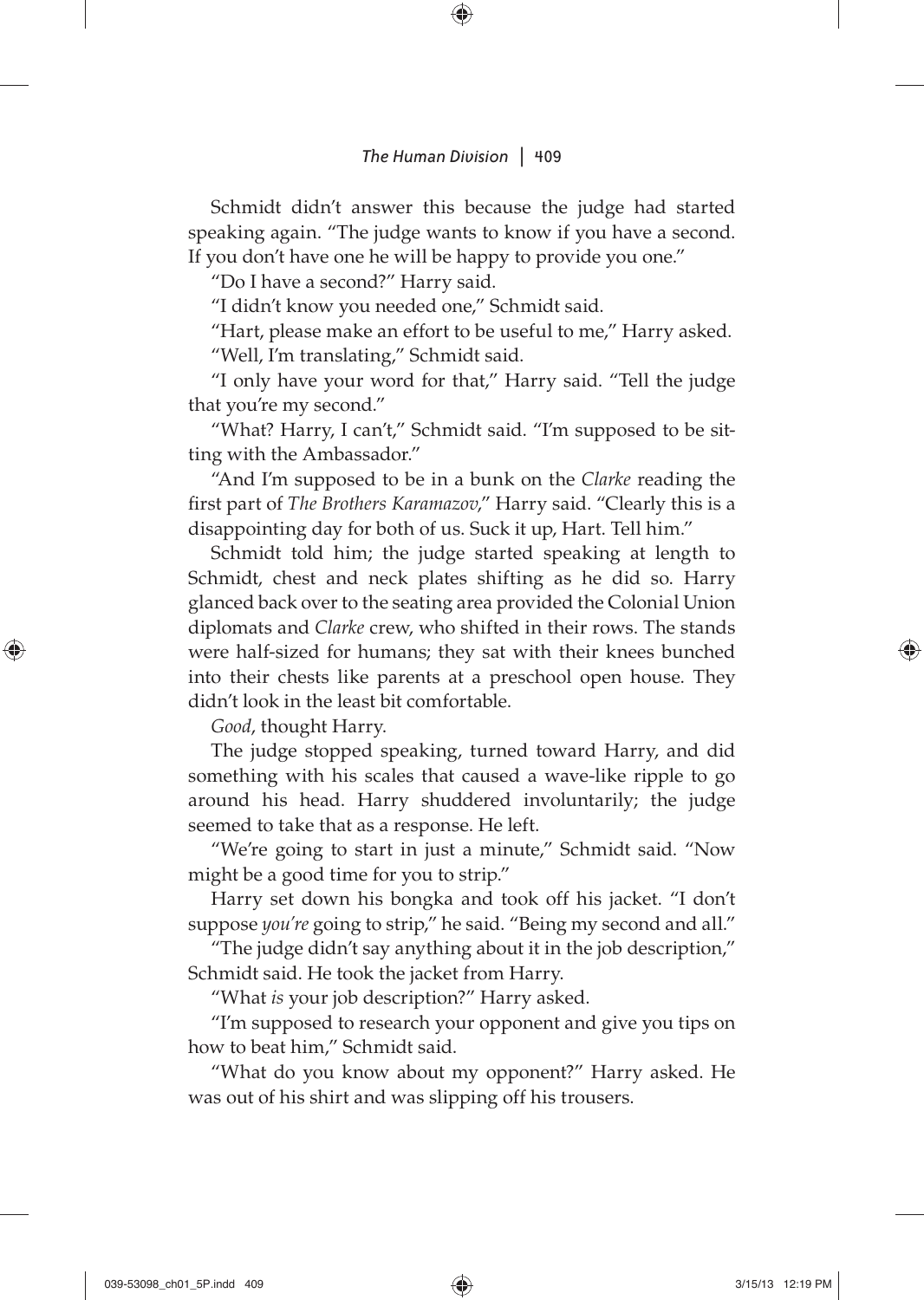"My guess is that he will be short," Schmidt said.

"How do I beat him?" Harry said. He slipped off his shoes and let his toes test the spongy flooring.

"You're not supposed to beat him," Schmidt said. "You're supposed to tie and then take a fall."

Harry grunted and handed Schmidt his pants, socks and shoes. "Am I correct in assuming that there are several species of legume that would do a better job being my second than you, Hart?"

"Sorry, Harry," Schmidt said. "I'm flying by the seat of my pants here."

"And my pants," Harry said.

"I guess that's true," Schmidt said. He looked at the nude Harry and counted the number of apparel he was holding. "Where's your underwear?" he asked.

"Today was laundry day," Harry said.

"You went *commando* to a diplomatic function?" Schmidt asked. The horror in his voice was unmistakable.

"Yes, Hart, I went commando to a diplomatic function," Harry said, and then motioned to his body. "And now, as you can see, I'm going *Spartan* so a midget can whack me with a stick." He bent and picked up his bongka. "Honestly, Hart. Help me out here. Focus a little."

"All right," Hart said, and glanced at the pile of clothes he was holding. "Let me just put these somewhere." He started off toward the human seating area.

As Hart did this, three Korba approached Harry. One was the judge from earlier. Another Korban was carrying his own bongka, proportional to his own height; Harry's opponent. The third was a step behind Harry's opponent; Harry guessed it was the other second.

The three Korba stopped directly in front of Harry. The one holding the bongka handed it to his second, looked up at Harry, and then thrust out his hands, palms forward, making a grunting noise as he did so. Harry hadn't the slightest idea what to do with this. So he handed his bongka to Schmidt, who had just come running up, thrust his own hands forward, and returned the motion. "Jazz hands," Harry said.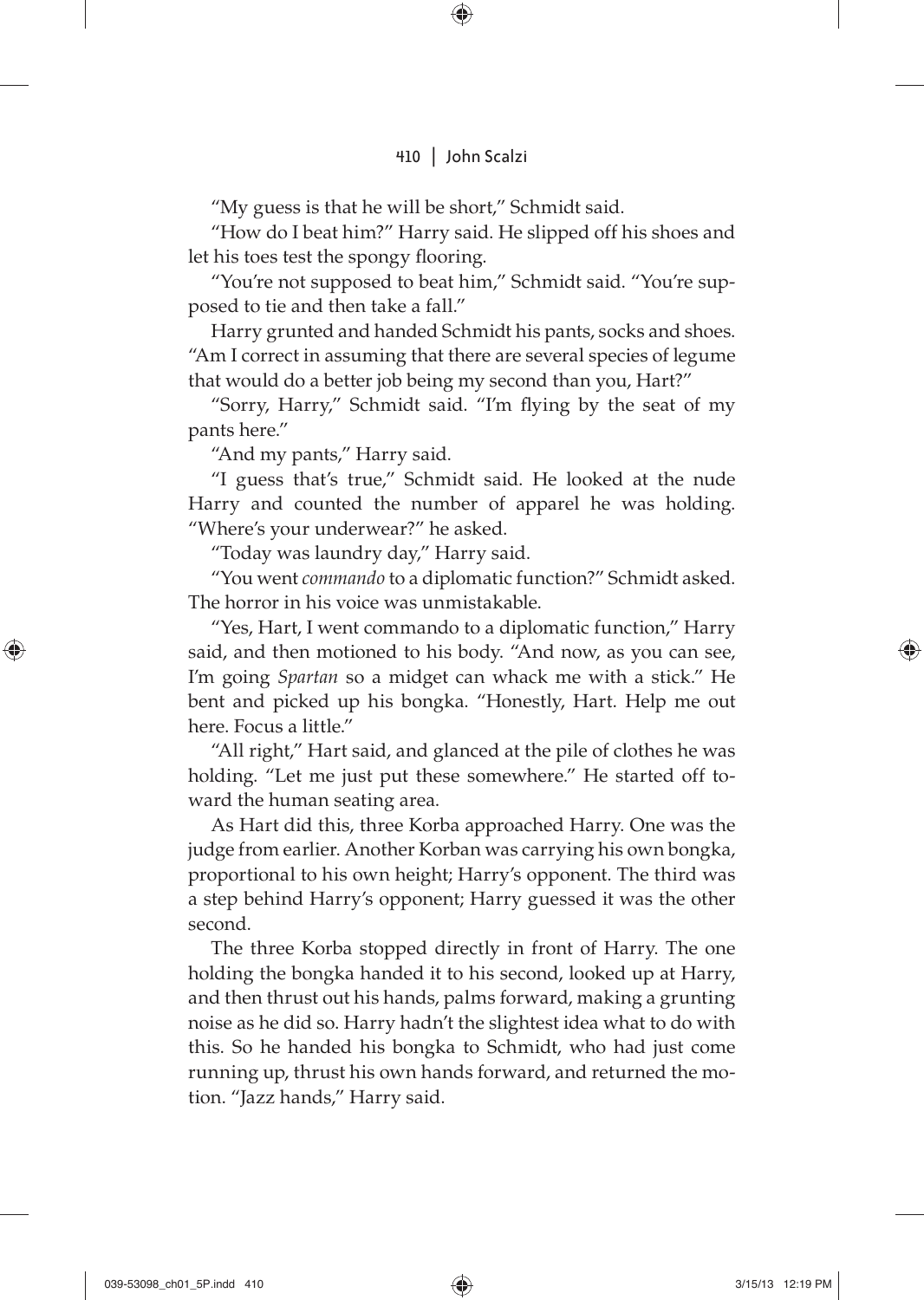The Korban seemed satisfied, took back his bongka, and headed toward the other side of the gym. The judge spoke, and held up something in his hand. "He says that they're ready to begin," Schmidt said. "He will signal the start of the round with his horn, and will use it again at the end of the round. When the round ends, there will be a few minutes while they set up for the next round. You can use that time to rest and to confer with your second. Do you understand?"

"Yes, fine," Harry said. "Let's get to it, already." Schmidt responded; the judge walked off. Harry began working with the bongka, testing its balance and warp. It felt like it was made of a hard wood of some sort; he wondered if it would splinter or break.

"Harry," Schmidt said, and pointed to where the judge stood, horn raised high. "We're starting."

Harry held his bongka in both hands, chest high, horizontal to the ground. "Any last pieces of advice?" he asked.

"Aim low," Schmidt said, and backed off the floor.

"Great," Harry said. The judge blasted his horn and moved to the side of the gym. Harry stepped forward with his bongka, keeping his eye on his opponent.

His opponent raised his bongka, expanded his chest and neck by an alarming amount, emitted a deafening noise somewhere between a belch and a roar, and launched himself at Harry as fast as his little feet could carry him. The Korba in the stands, ringing the gym save for the small section for the humans, cheered mightily in a similar chest-inflating, burping fashion.

Three seconds later Harry was confronted by the fact that he had absolutely no clue what he was doing. The Korban had set on him with a slashing, dizzying array of bongka maneuvers; Harry blocked about a third of them and avoided the rest by stumbling backward as the Korban pressed his advantage. The Korban was whirling his bongka like a rotor blade. Harry realized that having the longer bongka was not an advantage here; it took longer to swing, block and attack. The little Korban had the upper hand, as it were.

The Korban lunged at Harry and appeared to overextend;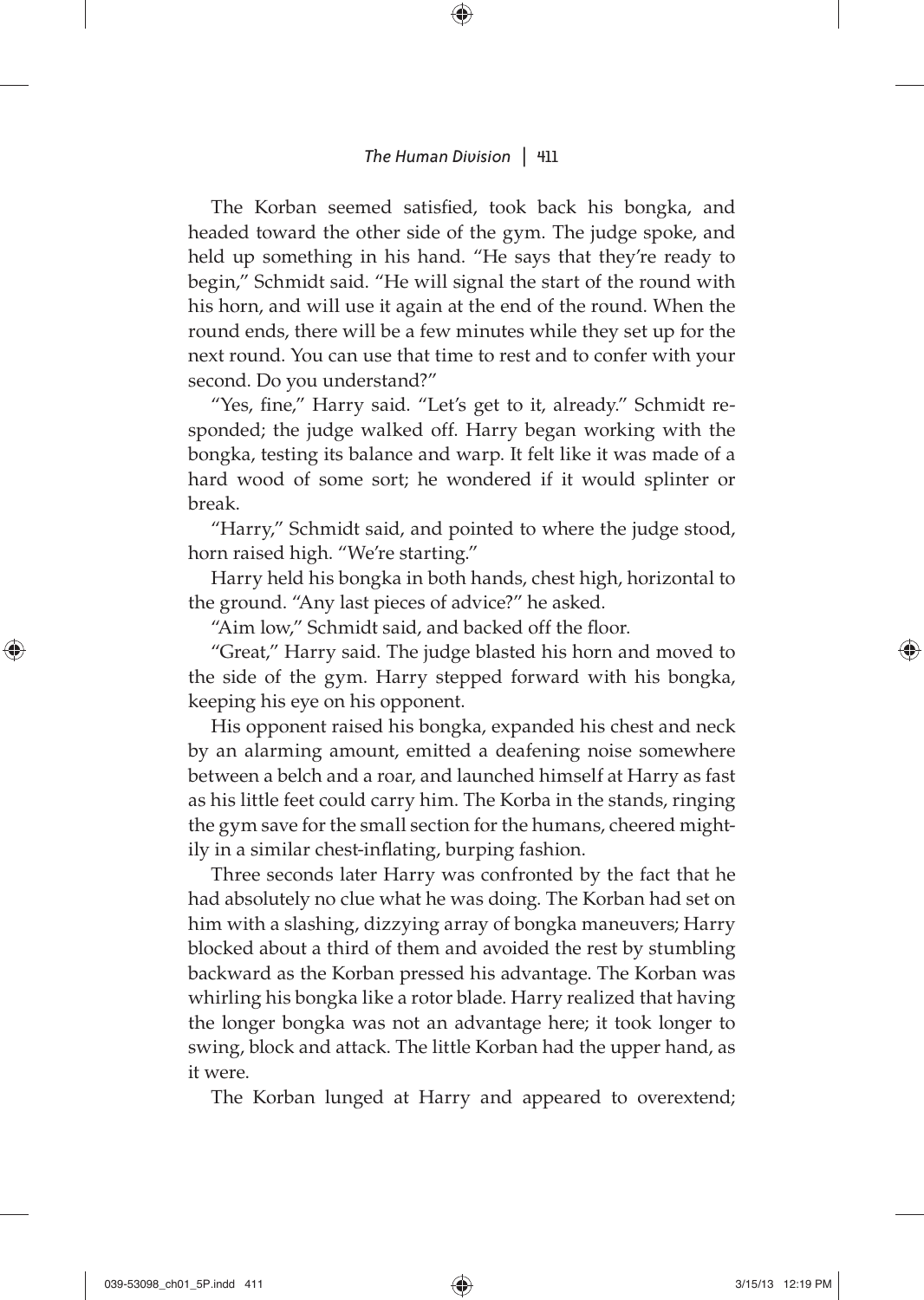Harry swung his bongka overhead to try to tap him on the backside. As he did the Korban twisted inside the arc of Harry's attack; Harry realized he'd been played just as the Korban viciously whacked both of his ankles. Harry went down; the Korban jumped back just far enough to begin enthusiastically tenderizing Harry's midsection as he fell. Harry rolled and blindly thrust his bongka at the Korban; somewhat improbably, it connected, poking the Korban in its snout. The poke fazed the Korban into stopping its attack and taking a step back. Harry poked it back a couple more steps and then stood up, testing his ankles. They complained but held.

"Keep poking him!" Schmidt yelled. Harry glanced over to snap something back, giving the Korban an opening. He took it, whacked Harry hard upside the head, then reapplied himself to Harry's ankles. Harry stumbled but kept upright, wheeling in a drunken fashion toward the center of the gym. The Korban followed, swinging merrily at Harry's already bruised ankle bones. Harry got the distinct feeling he was being toyed with.

*Screw this*, Harry thought, and stopped, planted his bongka firmly into the gym mat and hurled himself up the staff. A second later he was doing a handstand at the top of it, balanced by dint of his finely calibrated if disused motor control, courtesy of the Colonial Defense Forces genetic engineering.

The Korban, clearly not expecting this tactic, stopped and openly gawked.

"That's right," Harry said. "Come whack on my ankles *now*, you little prick."

Harry continued to feel smug about his plan right until the moment the Korban crouched and launched itself into the air with a push of its powerful legs. The Korban didn't make it as high as Harry's ankles. He did, however, get right on level with Harry's face.

*Oh, crap*, Harry thought, before the blinding crack of a bongka smashed across the bridge of his nose and robbed him of any further capacity for reaction, commentary or thought. All those things came back to him with blinding pain as Harry's spinal column compressed into the gym mat as he fell. After that there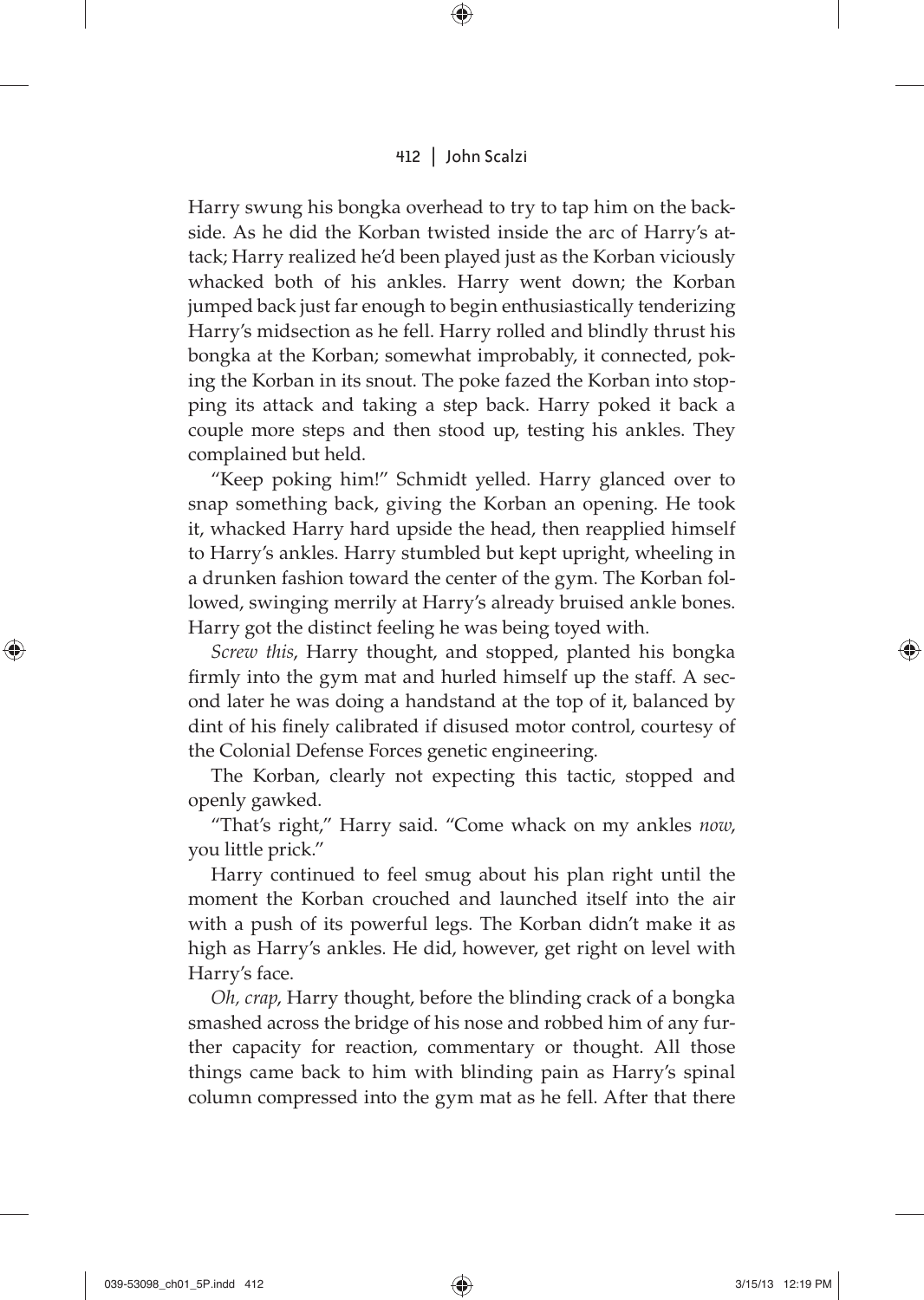were a few moments of curiously distant sensation as the Korban's bongka dug into various parts of his body, followed by an even more distant blast of a horn. The first round was over. The Korba strutted off to the sound of belching applause; Harry propped himself up on his bongka and staggered over to Schmidt, who had found him a water bottle.

"Are you okay?" Schmidt said.

"Are you dumb?" Harry said. He took the water bottle and squirted some of the water on his face.

"I'm kind of wondering what the thinking was on that handstand," Schmidt said.

"The thinking was that if I didn't do something my ankle bones would be a fine powder," Harry said.

"What were you going to do then?" Schmidt asked.

"I don't know," Harry said. "I was in a rush, Hart. I was making it up as I went along."

"I don't think it worked the way you wanted it to," Schmidt said.

"Well, maybe if I had a second who told me these little bastards could high-jump two meters straight up from a squat, I would have tried something else," Harry said.

"Fair point," Schmidt said.

"Anyway, you want me to lose, remember?" Harry said.

"Yes, but we want you to lose by just a little," Schmidt said. "You need to keep it closer than this. Ambassador Abumwe is glaring a hole through the back of your head right now. No, don't *look*."

"Hart, if I could have made it closer I would have," Harry said. He drank some water and then stretched, trying to find a place on his body that didn't hurt. His left instep seemed the most likely candidate. Harry glanced down and was glad the Korban had not seemed aware that human testicles were especially painful when struck; his had managed to escape injury.

"Looks like they're ready for the second round," Schmidt said, and pointed at the judge, who was standing with his horn. On the other end of the gym the Korban was hopping from foot to foot, loosening himself up for the hand-to-hand combat.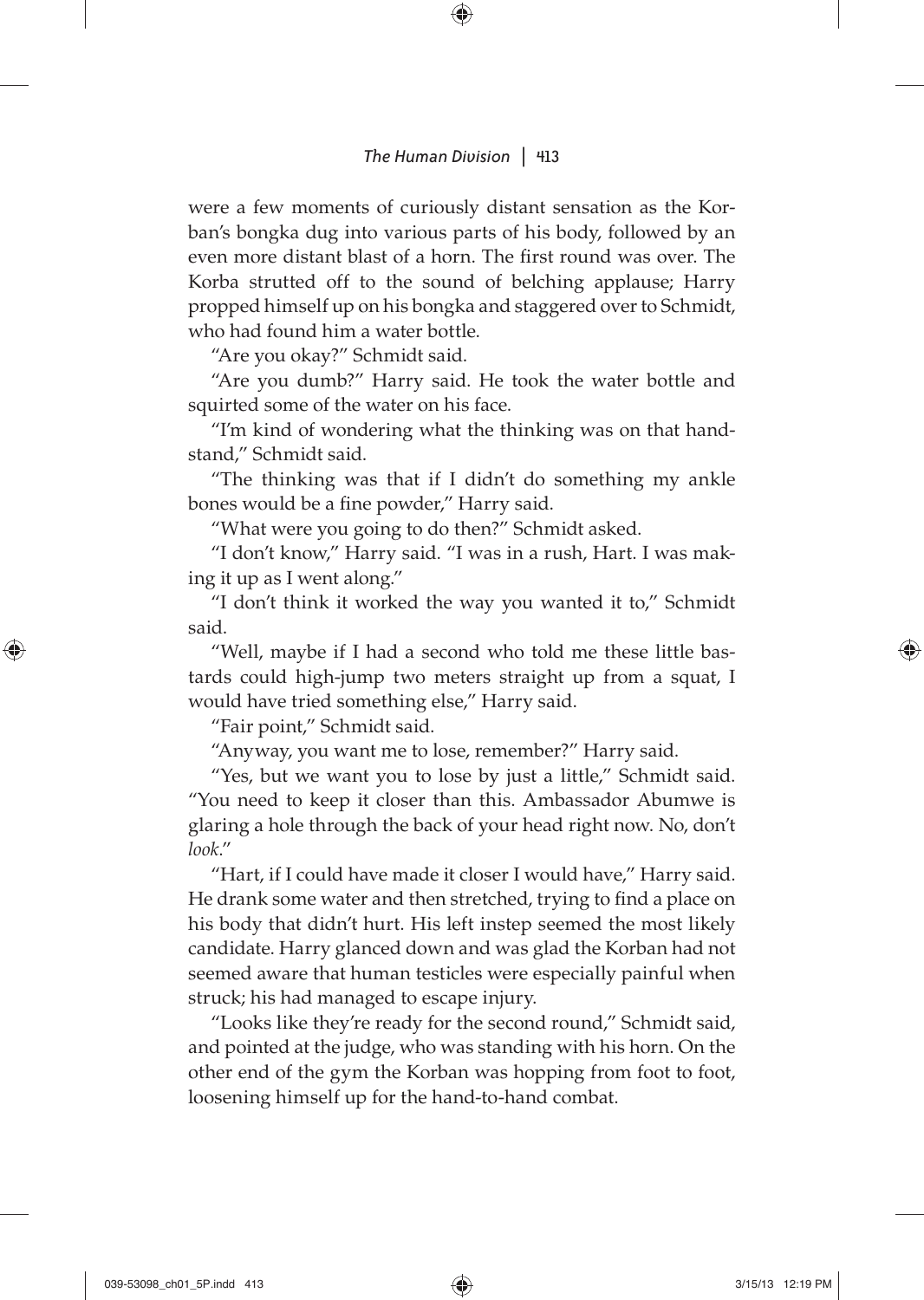"Swell," Harry said, and handed the water bottle back to Schmidt. "Words of wisdom for this round?"

"Mind your ankles," Schmidt said.

"You're a big help," Harry said. The horn blew and he stepped back onto the gym floor.

The Korban wasted no time fronting an offensive, charging Harry almost as soon as he was on the floor. A few meters out the Korban kicked and launched himself into the air, claws out; he was aiming for Harry's head.

*Not this time, you son of a bitch*, Harry thought, and pushed himself back and toward the gym floor. The Korban slid just over Harry's head, slashing as he did so; Harry responded by bringing up a leg and delivering to the Korban's posterior a truly excellent bicycle kick. The Korban suddenly accelerated head first into the stands, colliding violently into several other Korba, whose refreshments went flying. Harry arched his head from a lying position to see the carnage, then glanced over to Schmidt, who gave him an enthusiastic thumbs up. Harry grinned and picked himself off the floor.

The Korban burst out of the stands, enraged and refreshmentcoated, and launched himself once more and incautiously at Harry. Being suddenly and humiliatingly launched into the stands had apparently simplified the Korban's attack strategy down to *tear the human a new one*. Harry didn't mind.

The Korban approached and wheeled back to deliver a mighty blow, either to Harry's midsection or genital region, whichever was closer. Harry responded by holding steady until the last second and then shot out his arm. The Korban's forward motion smacked to standstill as Harry's left palm met the little alien's forehead. It was like stopping a particularly aggressive eight-yearold. Harry smirked.

The Korban was not amused at what it registered as a condescending defense maneuver on Harry's part; it burp-snarled its rage and prepared to shred Harry's forearm. Harry reared back his right arm to slug the Korban, distracting it, and then quickly retracted his left palm, made a loose fist, and popped the Korban in the face. The Korban snorted in alarm; Harry took that moment to bring his right hook square into the Korban's snout.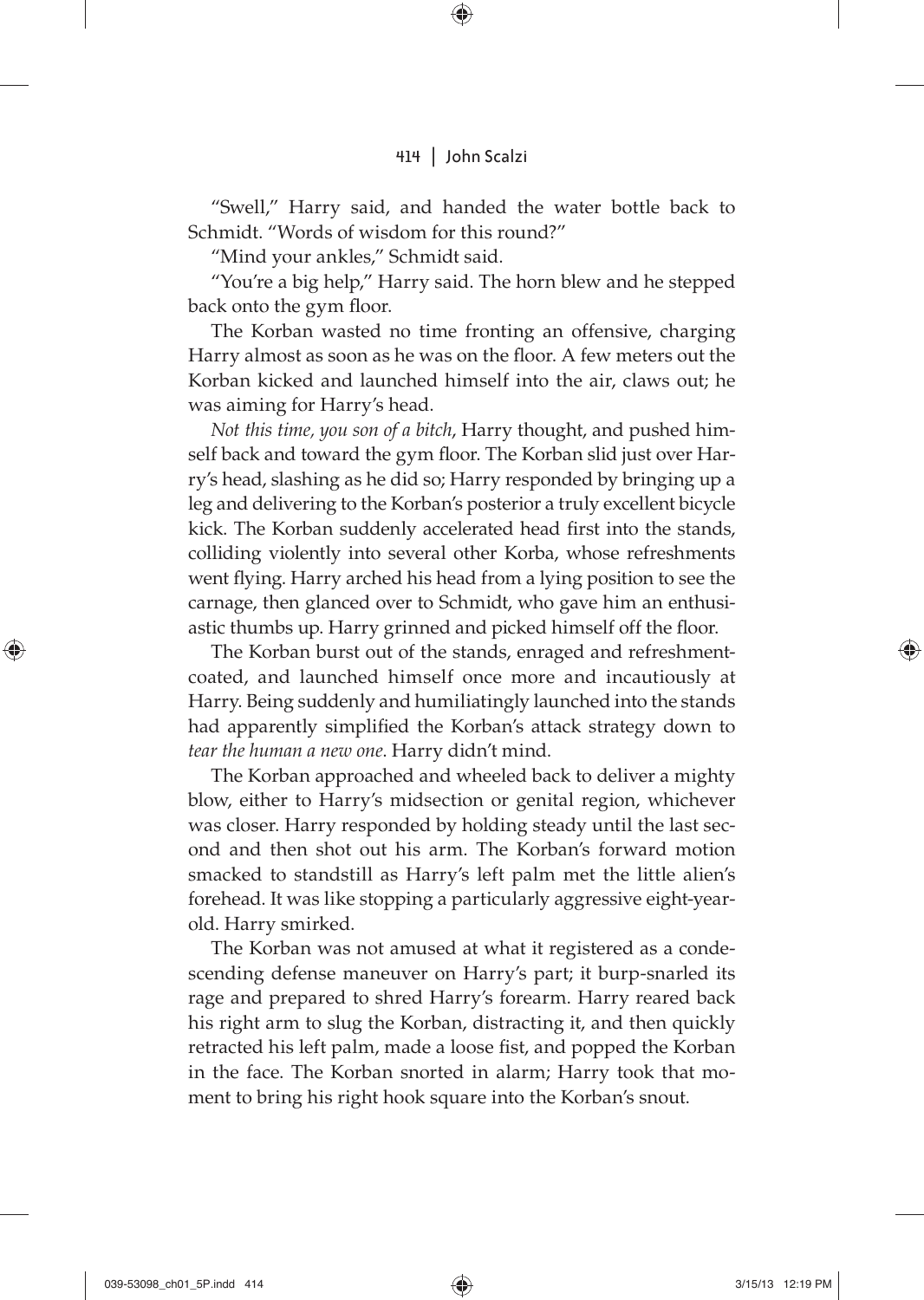The scales and plates of the Korban's face puffed out as if the alien's head were a flower traumatized into blossom; they settled back as the Korban collapsed onto the ground. Harry kept him on the ground by kicking it viciously every time it so much as puffed a plate. Eventually the judges got bored with this and blew their horn. Harry walked off the floor; the Korban's second came and dragged him off.

"I think you might have overdone the kicking," Schmidt said, handing Harry his refilled water bottle.

"You're not the one whose kidneys were mashed into pâté in the first round," Harry said. "I was just giving him what he gave me. He was still breathing at the end of the round. He's fine. And now the contest is closer, which is what you wanted." He drank.

A door opened on the side of the gymnasium and a forkliftlike contraption drove in, carrying what appeared to be a large kiddie pool full of water. The pool was set down near Harry; the forklift then retreated, to reappear a minute later with another pool, which it set down near Harry's Korban competitor.

Harry looked over at Schmidt, who shrugged. "For the water combat round?" he ventured.

"What are we going to do, splash each other?" Harry asked.

"Look," Schmidt said, and pointed. The Korban competitor, now somewhat recovered, had stepped into his pool. The judge, standing again in the middle of the gym, motioned at Harry to step into his pool. Harry looked at Schmidt, who shrugged again. "Don't ask me," he said.

Harry sighed and stepped into his own pool; the water, very warm, came up to his mid-thigh. Harry fought back the temptation to sit down in it and have a nice soak. He looked over again to Schmidt. "Now what do I do?" he asked.

Schmidt didn't respond. Harry waved his hand in front of Schmidt. "Hart. Hello?" he said.

Schmidt looked over to Harry. "You're going to want to turn around, Harry," he said.

Harry turned around, and looked at his Korban competitor, who was suddenly about a foot taller than he had been, and growing.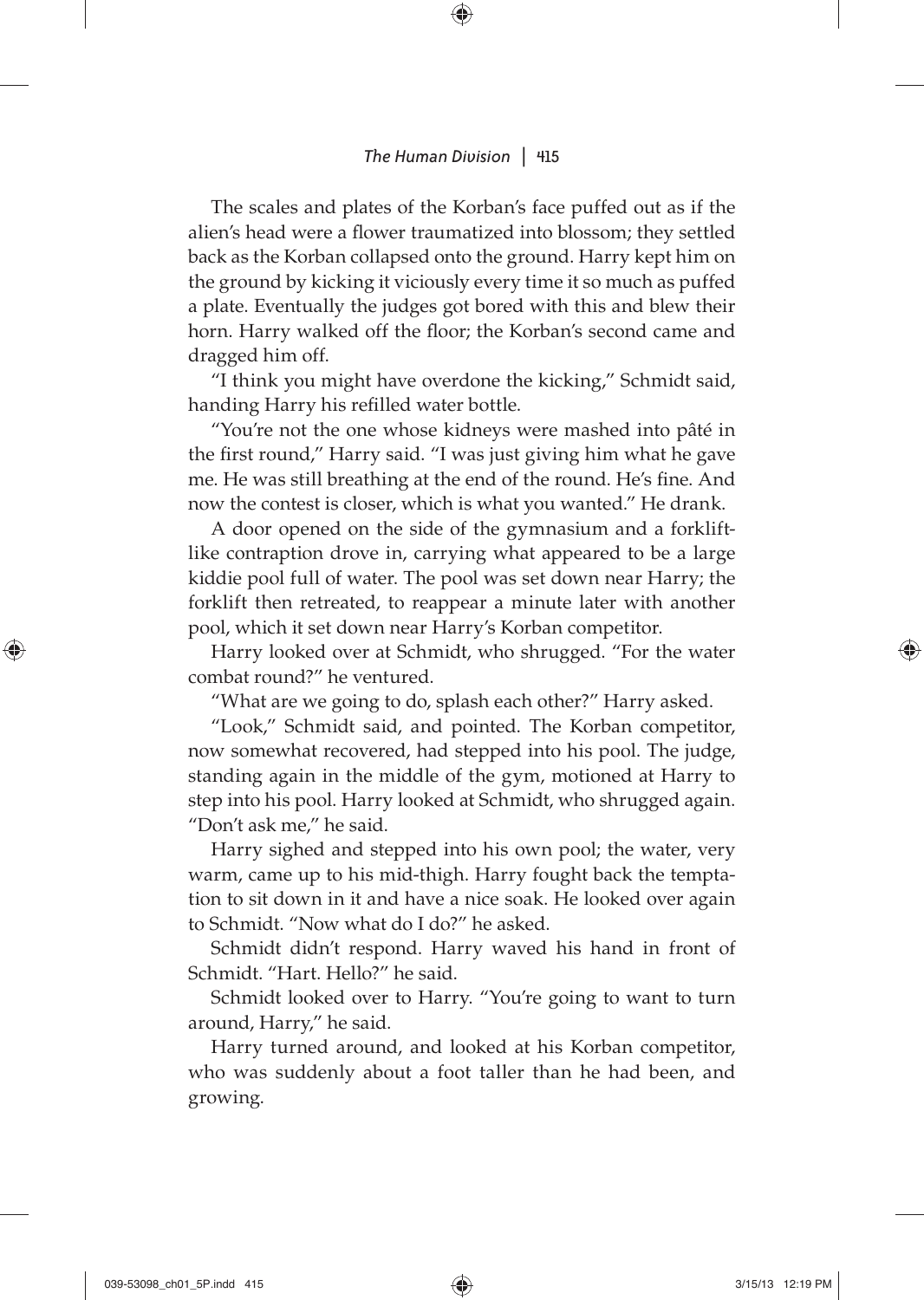*What the hell?* Harry thought. And then he saw it. The level of the water in the Korban's pool was slowly falling; as it did, the scales and plates on the Korban were shifting, sliding against each other and separating out. Harry watched as the scales on the Korban's midsection appeared to stretch apart and then join, as the plates that used to be underneath locked into place with the plates that used to be above, expanded by the water flooding into the Korban's body from the pool. Harry's eyes shifted from the Korban's midsection to its hands, where its digits were expanding by rotating the overlapping scales, locking them together into a previously unknown dance of Fibonacci sequences.

Harry's mind thought of several things at once.

First, he marveled at the absolutely stunning physiology of the Korbans on display here; the scales and plates covering their bodies were not simply integumentary but had to be structural as well, holding the shape of the Korban body in both states; Harry doubted there was an internal skeleton, at least as it was understood in a human body, and the earlier puffing and expanding suggested that the Korban structural system used both air and water to do certain and specific things; this species was clearly the anatomical find of the decade.

Second, he shuddered at the thought of whatever evolutionary pressure had caused the Korban— or its distant amphiboid ancestors— to develop such a dramatic defense mechanism. Whatever was out there in the early seas of this planet, it had to have been pretty damn terrifying.

Third, as the Korban forced water into its body, growing to a size now a square of the size—and some terrifying cube of the mass—of Harry's own dimensions, he realized he was about to get his ass well and truly kicked.

Harry wheeled on Schmidt. "You can't tell me you didn't know about this," he said.

"I swear to you, Harry," Schmidt said. "This is new to me."

"How can you *miss* something like this?" Harry said. "What the hell do you people *do* all day?"

"We're diplomats, Harry, not xenobiologists," Schmidt said. "Don't you think I would have told you?"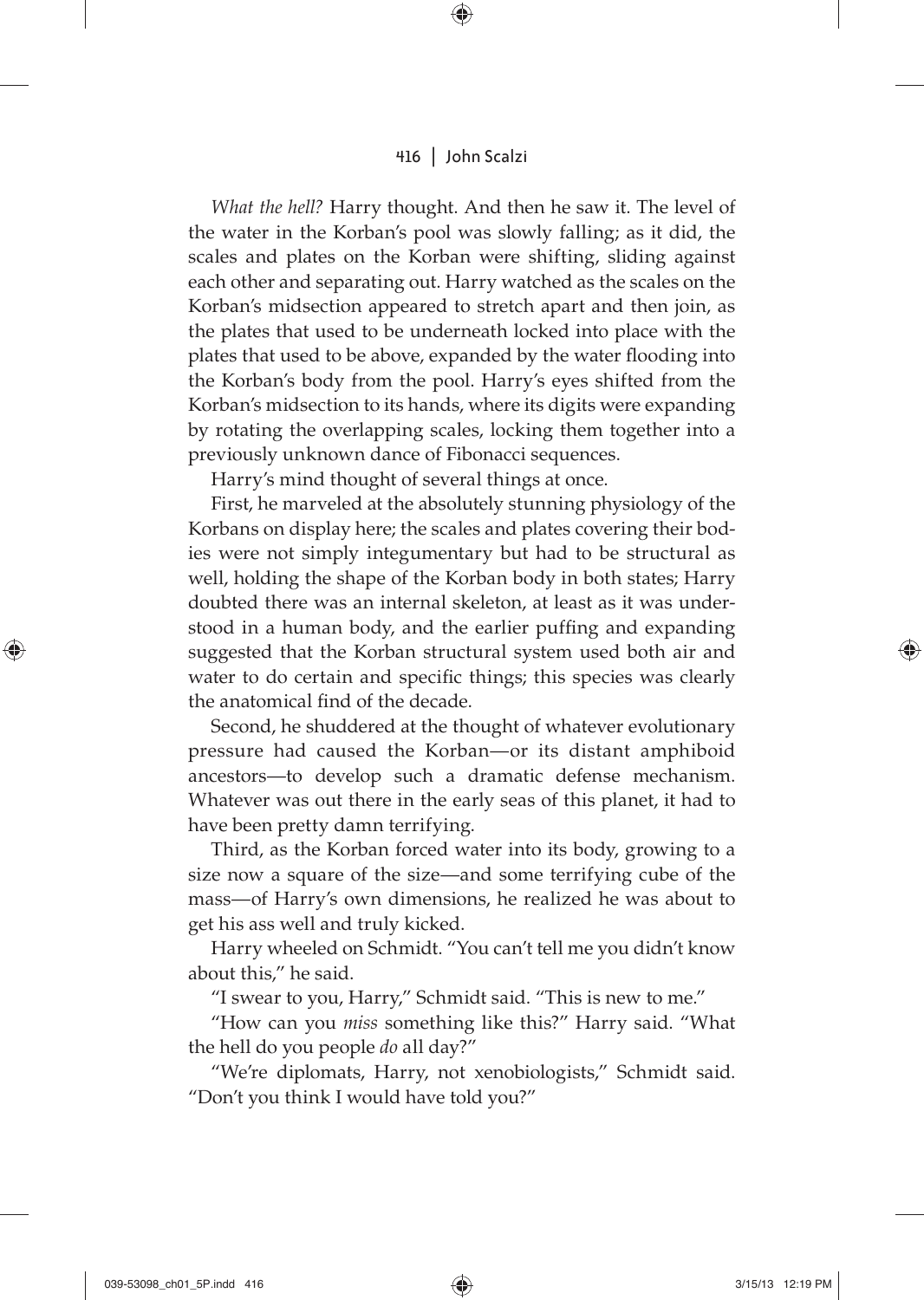The judge's horn sounded. The towering Korban stepped out of his pool with a hammering thud.

"Oh, shit," Harry said. He splashed as he tried to get out of his own pool.

"I have no advice for you," Schmidt said.

"No kidding," Harry said.

"Oh God, here he comes," Schmidt said, and then stumbled off the floor. Harry looked up just in time to see an immense fist of flesh, water and fluid dynamics pummel into his midsection and send him flying across the room. Some part of Harry's brain remarked on the mass and acceleration required to lift him like that, even as another part of Harry's brain remarked that at least a couple of ribs had just gone with that punch.

The crowd roared its approval.

Harry groggily took stock of his surroundings just as the Korban stomped up, lifted its im mense foot, and brought it down square on Harry's chest, giving him the sensation of involuntary defibrillation. Harry watched as the foot lifted up again and noted two large hexagonal depressions in them. The part of his brain that had earlier marveled at the physiology of the Korba recognized these as the places where the body would take in water; they would have to be at least that large to grow the body as quickly as it did.

The rest of Harry's brain told that part to shut the hell up and move, because that foot was coming down again. Harry groaned and rolled, and bounced a little as the impact of the foot on the floor where Harry had just been caused everything to vibrate. Harry crawled away and then scrambled to his feet, narrowly missing a kick that would have sent him into a wall.

The Korban lumbered after Harry, swinging at him as the crowd cheered. The alien was quick because its size allowed it to cover distance quickly, but as it swung at Harry, he realized that its attacks were slower than they were before. There was too much inertia going on here for the Korban to turn on a dime or make quick strikes. Harry suspected that when two Korba fought in this round, they basically stood in the middle of the gym and beat the hell out of each other until one of them collapsed. That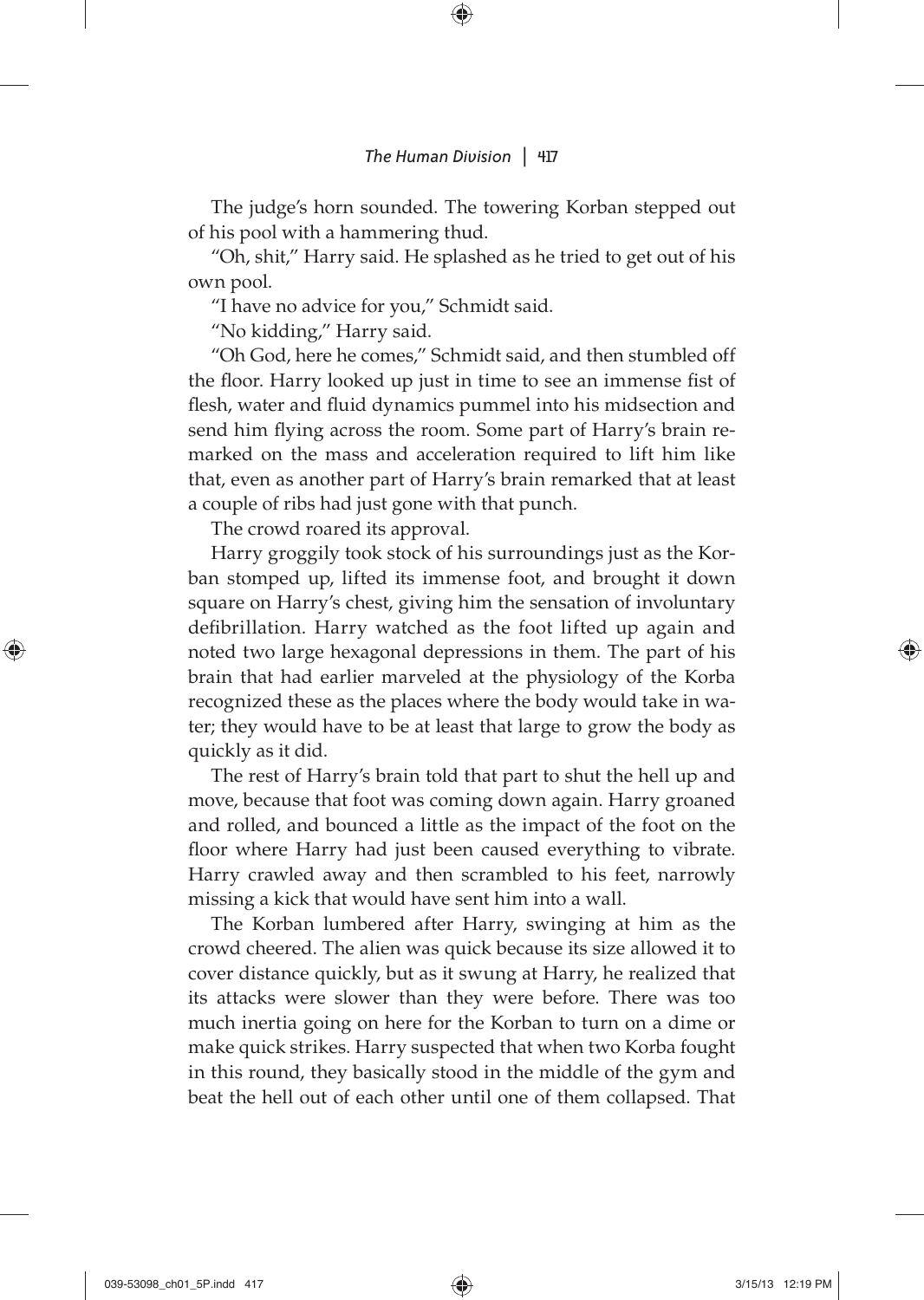strategy wouldn't work here. Harry thought back on the first round, where the smaller Korban's size was an advantage-size and the fact it knew its way around a bongka. Now the situations were reversed; Harry's smaller size could work to his advantage, and the Korban, in this size, wouldn't know how to fight something smaller.

*Let's test that*, Harry thought, and suddenly ran at the Korban. The Korban took a mighty swing at Harry; Harry ducked it, got in close, and jammed an elbow into the Korban's midsection. Whereupon he discovered to his dismay that thanks to their engorgement, hitting the Korban's plates was just like punching concrete.

*Oops*, Harry thought, and then screamed as the Korban grabbed him by his hair and lifted him. Harry caught hold of the arm lifting him so his scalp wouldn't tear off. The Korban commenced punching him in the ribs, cracking a few more. Through the pain, Harry levered himself on the Korban's arm and kicked upward, jamming his big toe into the Korban's snout; clearly it was the one body part of the Korban's that Harry was having luck with today. The Korban howled and dropped Harry; he flopped down and thudded to the floor on his back. Before he could roll away the Korban stamped on his chest like a piston, once, twice, three times.

Harry felt a sickening stab. He was reasonably sure he had a punctured lung. The Korban stamped again, forcing fluid out of Harry's mouth. *Definitely a punctured lung*, he thought.

The Korban raised his foot again and this time aimed for Harry's head, taking a moment to perfect his aim.

Harry reached up and grabbed the top of the Korban's foot with his left hand; with his right he formed his fingers into a point and jammed them into one of the hexagonal depressions as hard as he could. As he did, Harry could feel something tear: the fleshy valve that closed to keep the water inside the Korban. It tore, and a spray of warm water pushed out of the Korban's foot and splashed over Harry.

The Korban offered an unspeakably horrible scream as the unexpected pain obliterated any other focus and tried to shake Harry off. Harry hung on, jamming his fingers further into the valve. He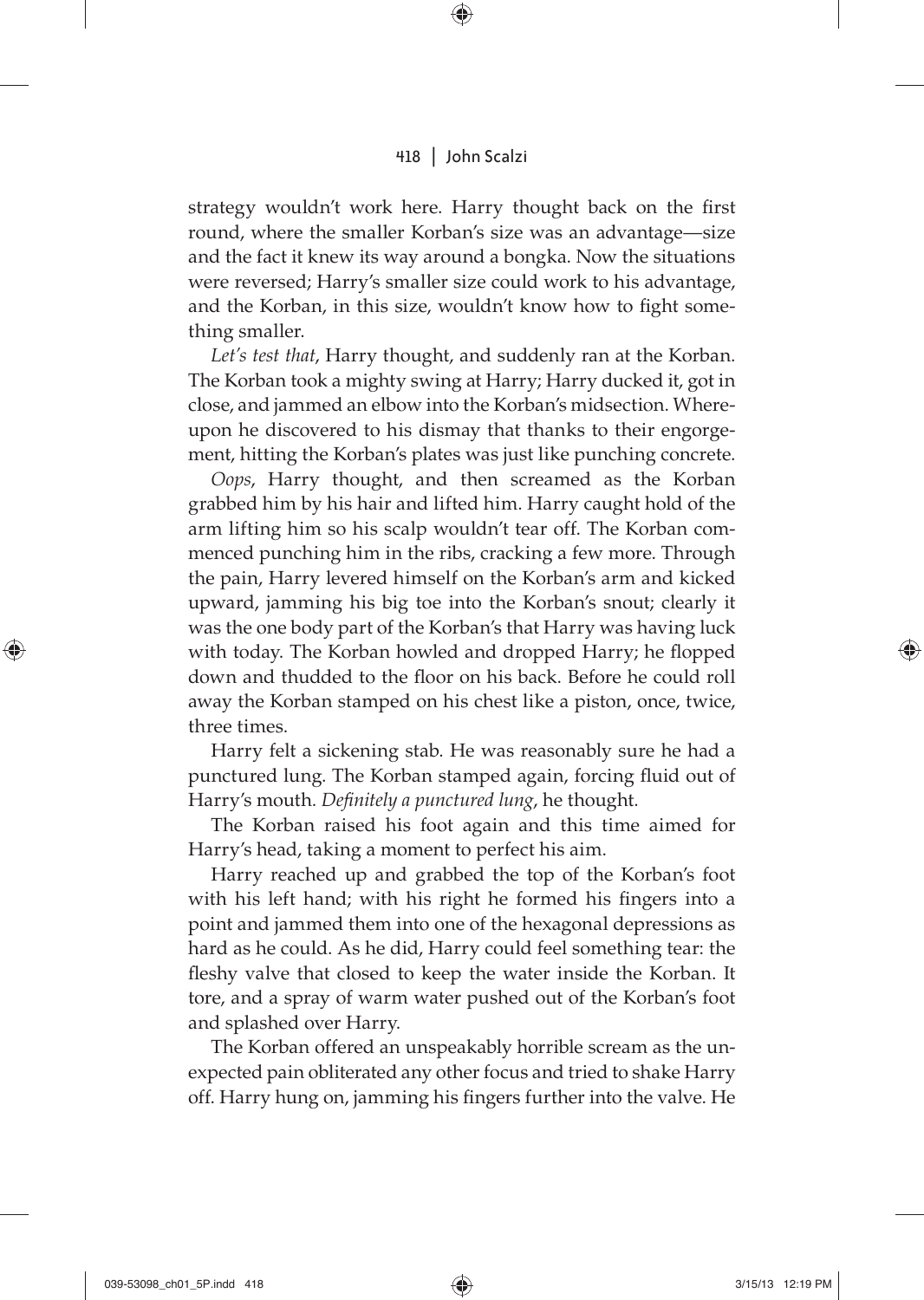wrapped his left arm around the Korban's lower leg and squeezed, juicing the Korban. Water sprayed on the floor. The Korban hopped, frantically attempting to dislodge Harry, and slipped on the disgorged liquid. It fell backward, causing the entire floor to quake. Harry switched positions and now started pushing on the leg from the bottom, forcing even more water out of it; he could actually see the leg deflating. The Korban howled and writhed; he clearly wasn't going anywhere. Harry figured that if the judges had any brains at all, they would have to call the round any second now.

Harry looked over to Schmidt. Schmidt looked at him with something akin to raw terror on his face. It took Harry a minute to figure out why.

*Oh, right,* Harry thought to himself. *I'm supposed to lose*.

Harry sighed and stopped juicing the Korban, letting the leg go. The Korban, still in pain, eventually sat up and looked at Harry, with a look that Harry could only imagine was complete confusion. Harry walked over and knelt down into the Korban's face.

"You have no idea how much it *kills* me to do this," Harry said, reached out to the Korban's face and made a grabbing motion. Then he stuck his thumb out from between his index and middle fingers and showed it to the Korban. The Korban stared at him, not comprehending.

"Look," Harry said. "I got your *nose*."

The Korban swung a haymaker straight into Harry's temple, and the lights went out.

"That's really not the way we expected you to do that," Schmidt said.

From his bunk, Harry tried very hard not to grimace. Facial expressions hurt. "You asked me to keep it close, and you asked me to lose," he said, moving his jaw as little as humanly possible.

"Yes," Schmidt said. "But we didn't think you'd make it so *obvious*."

"Surprise," Harry said.

"The good news is, it actually worked for us," Schmidt said.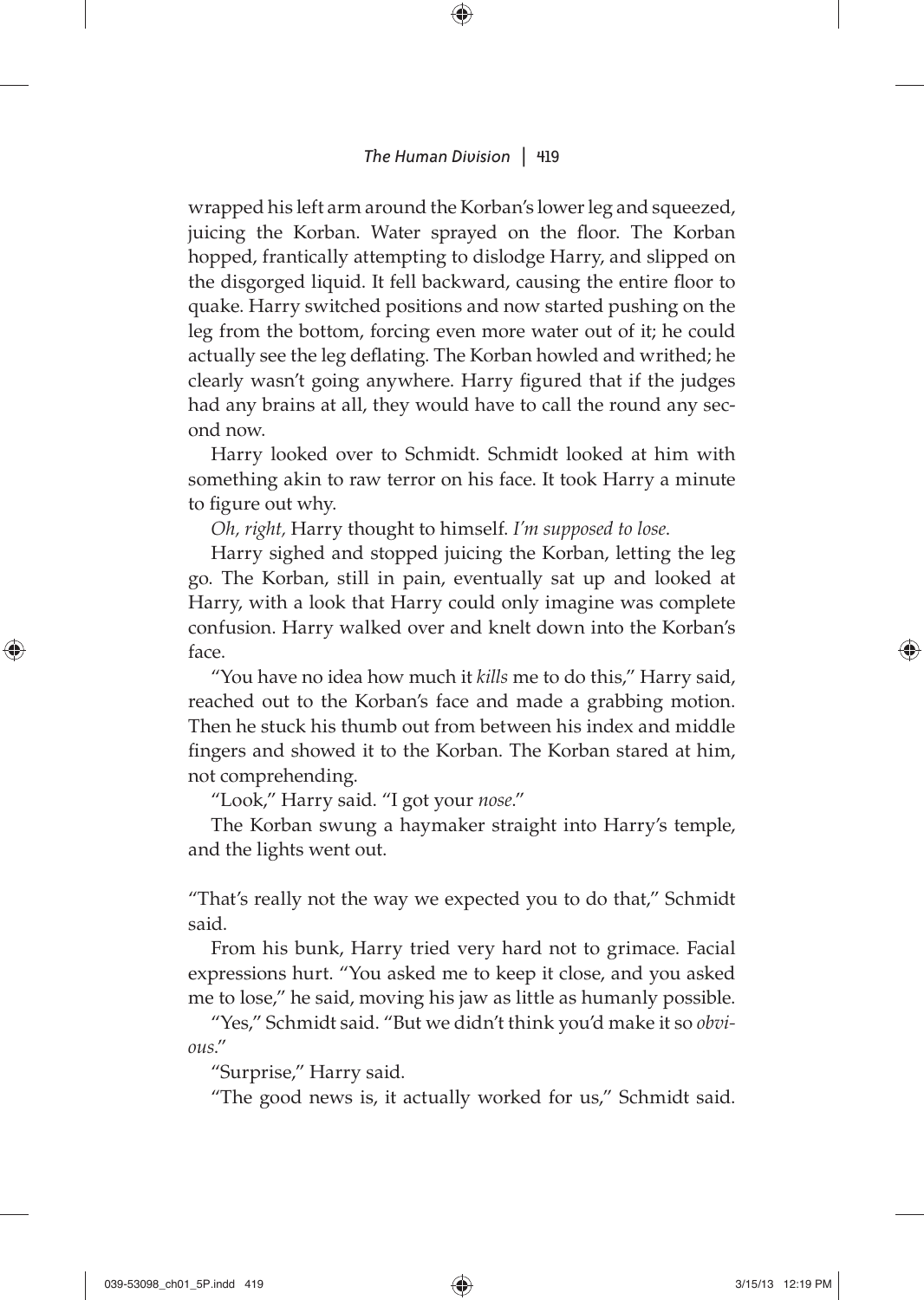"The Korban leader— who, incidentally, you caused to get drenched in fruit juice when you kicked your competitor into the stands— wanted to know why you let your competition win. We had to admit we told you to lose. He was delighted to hear it."

"He had money on the other guy," Harry said.

"No," Schmidt said. "Well, probably, but that's not the point. The point was he said that your willingness to follow orders even when winning was in your grasp showed that you could make short-term sacrifices for long-term goals. He saw you almost winning as making a point about CDF strength, and then losing as making a point about the value of discipline. And since he seemed quite impressed with both, we said those were indeed exactly the points we had wanted to make."

"So you have brains after all," Harry said.

"We rolled with the changes," Schmidt said. "And it looks like we'll come out of this with an agreement after all. You saved the negotiations, Harry. Thank you."

"You're welcome," Harry said. "And I'll bill you."

"I have a message for you from Ambassador Abumwe," Schmidt said.

"I can't wait," Harry said.

"She thanks you for your ser vice and wants you to know she's recommended you for commendation. She also says that she never wants to see you again. Your stunt worked this time but it could just as easily have backfired. All things considered, you're not worth the trouble."

"She's welcome," Harry said.

"It's nothing personal," Schmidt said.

"Of course not," Harry said. "But I like the idea that I had choreographed having the crap kicked out of me down to that level of detail. Makes me feel like a genius, it does."

"How do you feel?" Schmidt said. "Are you okay?"

"You keep asking that same very dumb question," Harry said. "Please, stop asking it."

"Sorry," Schmidt said. He turned to go, and then stopped. "It does occur to me that we know the answer to another question, though."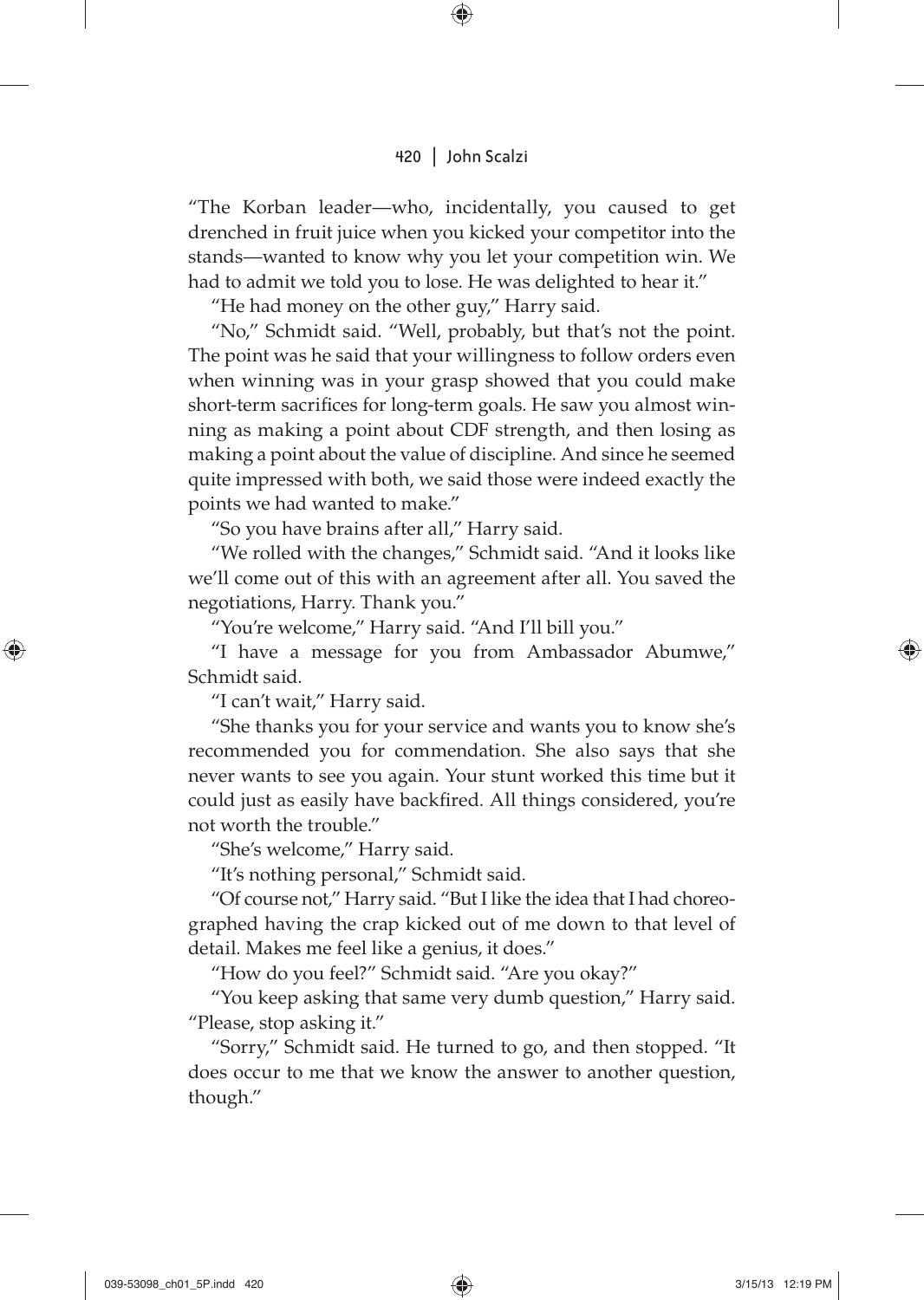"What's that?" Harry said.

"How well you can take a punch," Schmidt said.

Harry smiled, and then grimaced. "God, Hart, don't make me smile," he said.

"Sorry," Schmidt said again.

"How well do *you* take a punch, Hart?" Harry asked.

"If this is what it takes to find out, Harry," Schmidt said, "I don't want to know."

"See," Harry said. "I told you you were soft."

Schmidt grinned and left.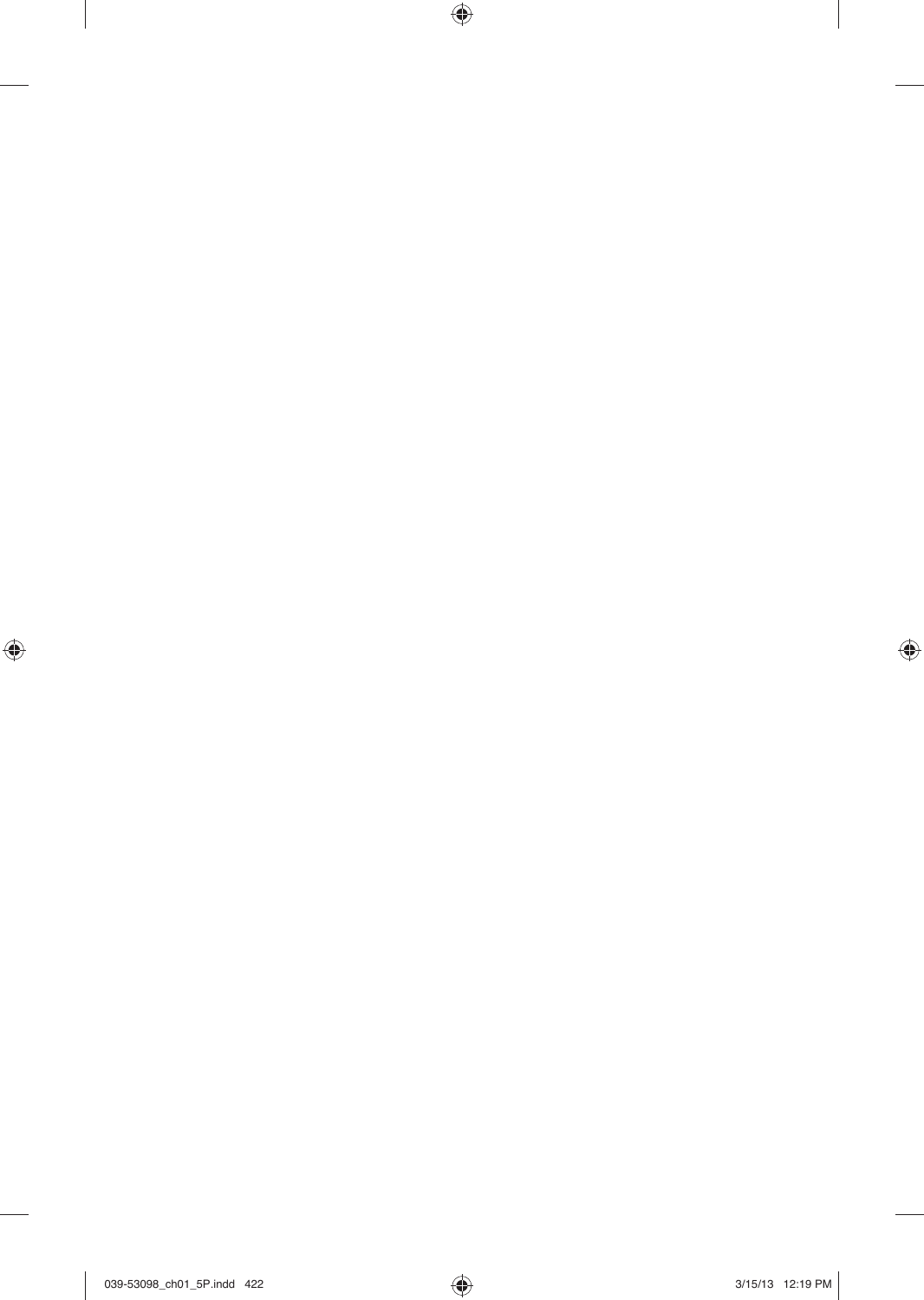## **Hafte Sorvalh Eats a Churro and Speaks to the Youth of Today**

Hafte Sorvalh, alien, walked the Mall in Washington, D.C. toward Antonio Morales, proprietor of Tony's Churros, a small stand parked not too far from the Lincoln Monument. She had completed her morning meetings, had a couple of hours before her afternoon engagements, and had a craving, as she usually did when she was in D.C. for hot Mexican pastries.

Tony had her standard order of a half dozen cinnamon churros ready by the time she approached the stand. He handed them to her in a bag, smiling. "You knew I was coming," Sorvalh said to Tony, as she took the bag.

"You are ten feet tall, Señora," Tony said, using the Spanish honorific because he knew it charmed Sorvalh when he did: Morales had lived in the D.C. area his entire life and struggled through Spanish in high school. "It's hard not to know you are coming."

"I suppose that's true," Sorvalh said, paying for her pastries. "And how are you, Tony?"

"Business is good," Tony said. "But then business is always good. People like churros. Are you happy? Have a churro. Depressed? Have a churro. About to go to prison for embezzlement? Have a churro before you go. Just got out of prison? Churro time."

"Truly, the miracle food," Sorvalh said.

"You come to get them every time you're in town," Tony said. "Tell me that I'm wrong."

"You're not wrong," Sorvalh said. "Although a sentient being cannot live on churros alone."

"Don't be too sure," Tony said. "In Uruguay, they make churros filled with cheese. That's lunch right there. I may experiment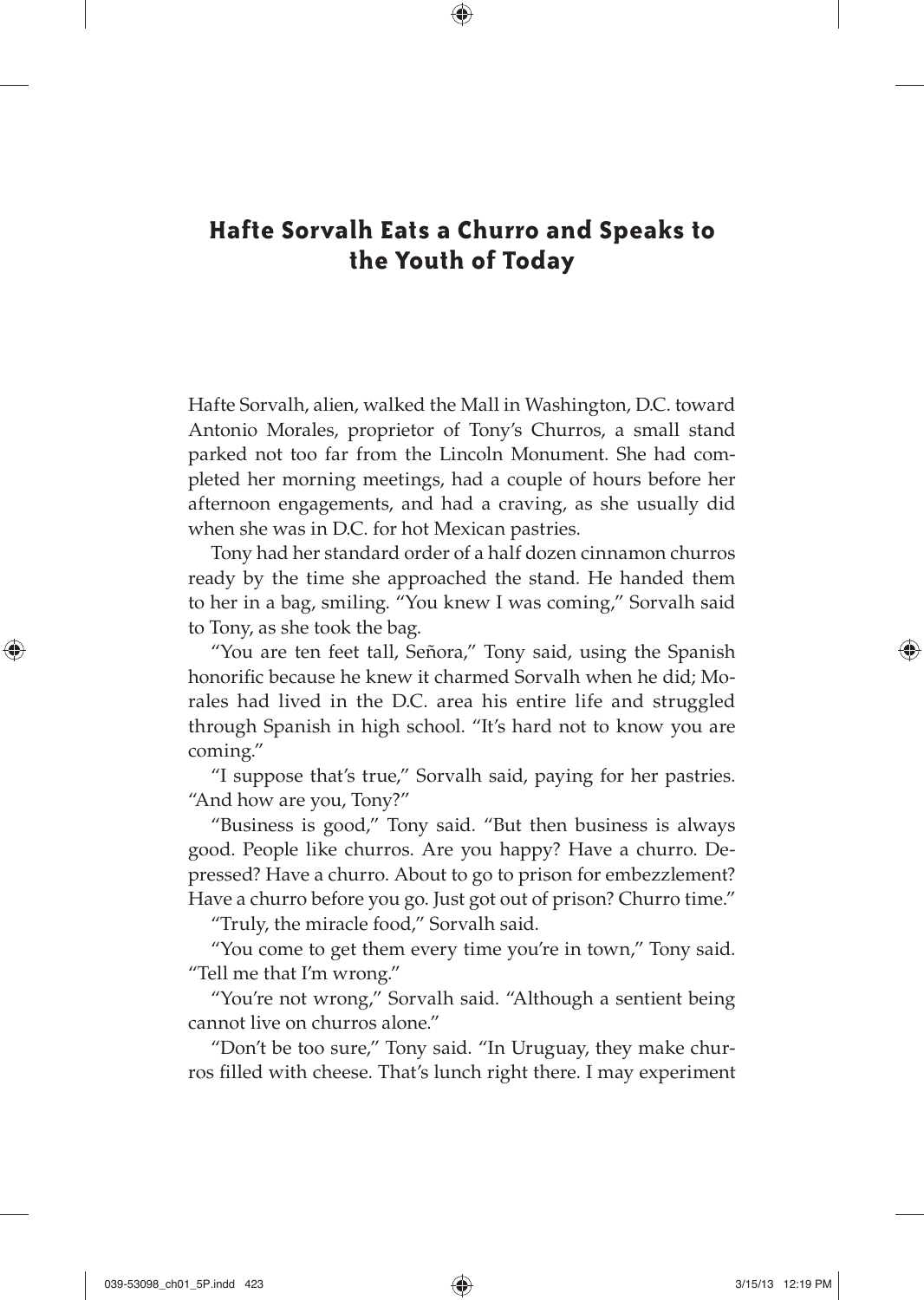with that. You can be my test subject the next time you come round."

"I think I'll pass," Sorvalh said. "I like what I like. I am a creature of habit."

"Your loss," Tony said. "And how have you been, Señora? How is the diplomatic whirl?"

Sorvalh did her version of a grimace at this. Things had not been going well at all; since the destruction of Earth Station, things had been a real mess. Although the Conclave, which she represented, had nothing to do with its destruction, the loss of the station had put the entire planet into paranoid, angry mode at anyone who was not in fact a human from Earth. Consequently, her meetings with human diplomats and officials in Beijing, Moscow, Paris and the Hague were less like discussions and more like therapy sessions, in which her human counterparts vented as she sat there, cramped in their tiny offices (when one is nearly ten feet tall, all human offices are tiny), practicing what she hoped the humans involved would interpret as a sympathetic expression.

"It could be better," Sorvalh admitted.

"That bad," Tony said. He was getting used to reading Sorvalh's physiology, and correctly guessed that there were many things Sorvalh was choosing not to say at the moment.

"It's a complicated world we live in, Tony," Sorvalh said.

"It's a complicated world *you* live in," Tony said. "I make churros."

"And that's not complicated?" Sorvalh asked. "In its own way?"

Tony shrugged. "You know, this is actually my second job," he said. "I went to school in business, got an MBA and spent ten years being one of those finance pricks who make everyone else miserable. I had a lot of fun at first and then near the end there I felt every day like I either needed to get drunk or start a fight with someone. So I uncomplicated my life. And here I am, with a churro stand. And now I'm happy most of the time. Because no one's unhappy to see the churro man."

"You'll never get rich being the churro man," Sorvalh said.

Tony smiled and opened his arms wide. "I was a finance prick!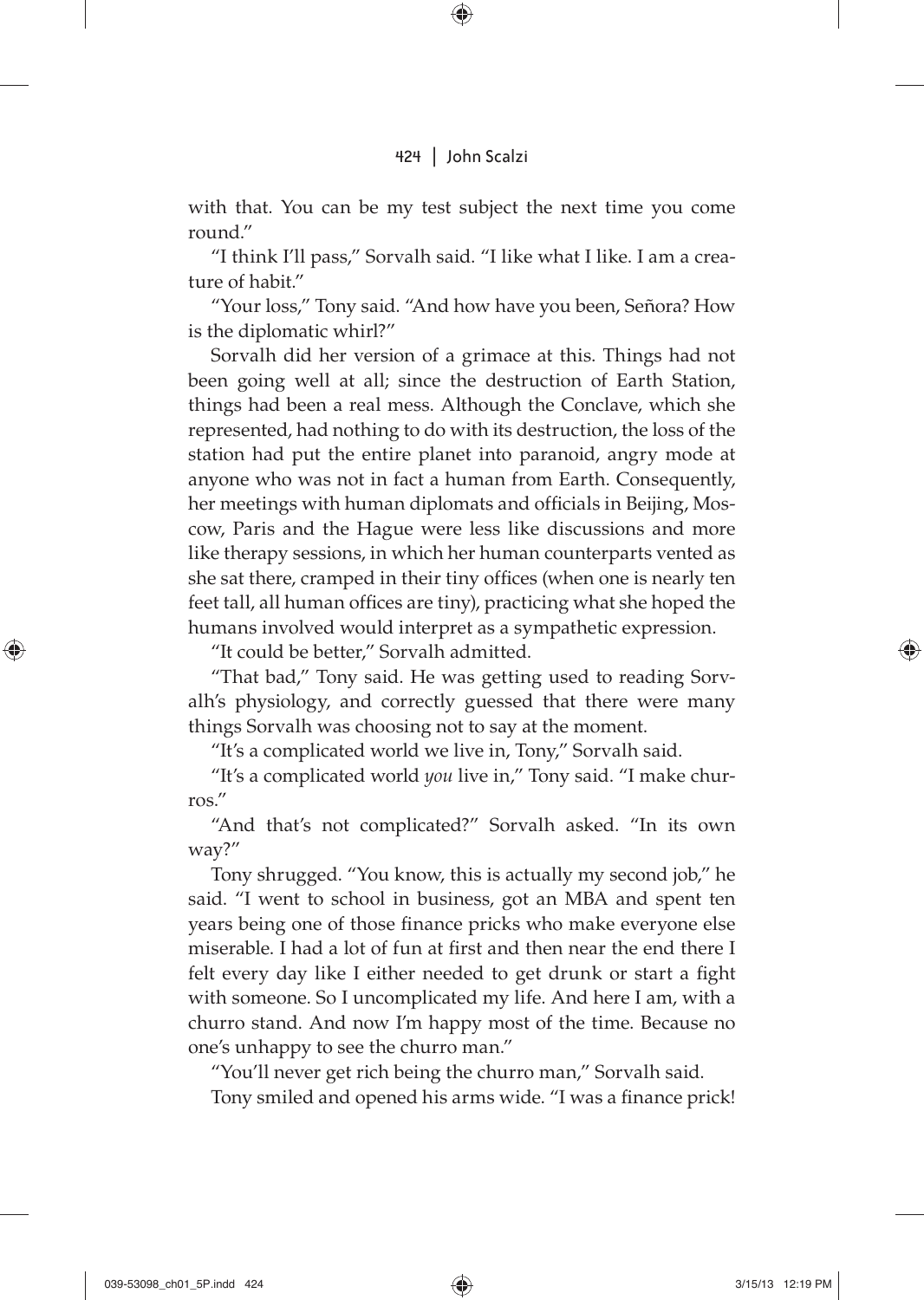I'm already rich! And anyway, as I said, business is good. In fact, here come some new customers." Tony pointed down the Mall, where a gaggle of eight-year-olds, herded by a pair of harriedlooking adults, were heading chaotically churro-ward.

Sorvalh followed Tony's pointed finger to look at the children. "Hopefully not all theirs," she said.

"I would guess not," Tony said. "More like a school outing to see the monuments."

"Should I step back?" Sorvalh asked. Not every human was comfortable around ten-foot aliens. She didn't want to get in the way of Tony's business.

"You might," Tony said. "If they were all adults I'd tell them to get a grip, but these are kids and you never know how they're going to react."

Sorvalh nodded and walked a bit away, toward a bench near the stand. Her body shape and height wouldn't have made it comfortable for her to sit on, but for some reason it was less awkward for her to unfold and sit on the ground near a bench—a designated sitting area—than it was anywhere else. Sorvalh was sure if she thought about it enough, she could figure out where she had picked up this particular quirk of hers, but the fact of the matter was she was much less interested in that than she was in her now-cooling churros. She started applying herself to them while Tony's stand was overrun with screaming, tiny humans, excited to cram fried dough into their gullets. She looked the other direction for most of that.

After a few minutes of quiet contemplation of her churros, Sorvalh turned to see one of the human children not too far from her, staring up at her solemnly. Sorvalh stopped chewing her churro, swallowed, and addressed the child directly. "Hello," she said.

The child looked behind her, as if expecting that Sorvalh was speaking to someone else, then turned back to her when it was clear she wasn't. "Hello," the girl said.

"Enjoying your churro?" Sorvalh asked, pointing to the churro in the girl's hand. The girl nodded, silently. "Good," Sorvalh said, and moved to go back to her own.

"Are you a monster?" the little girl asked, suddenly.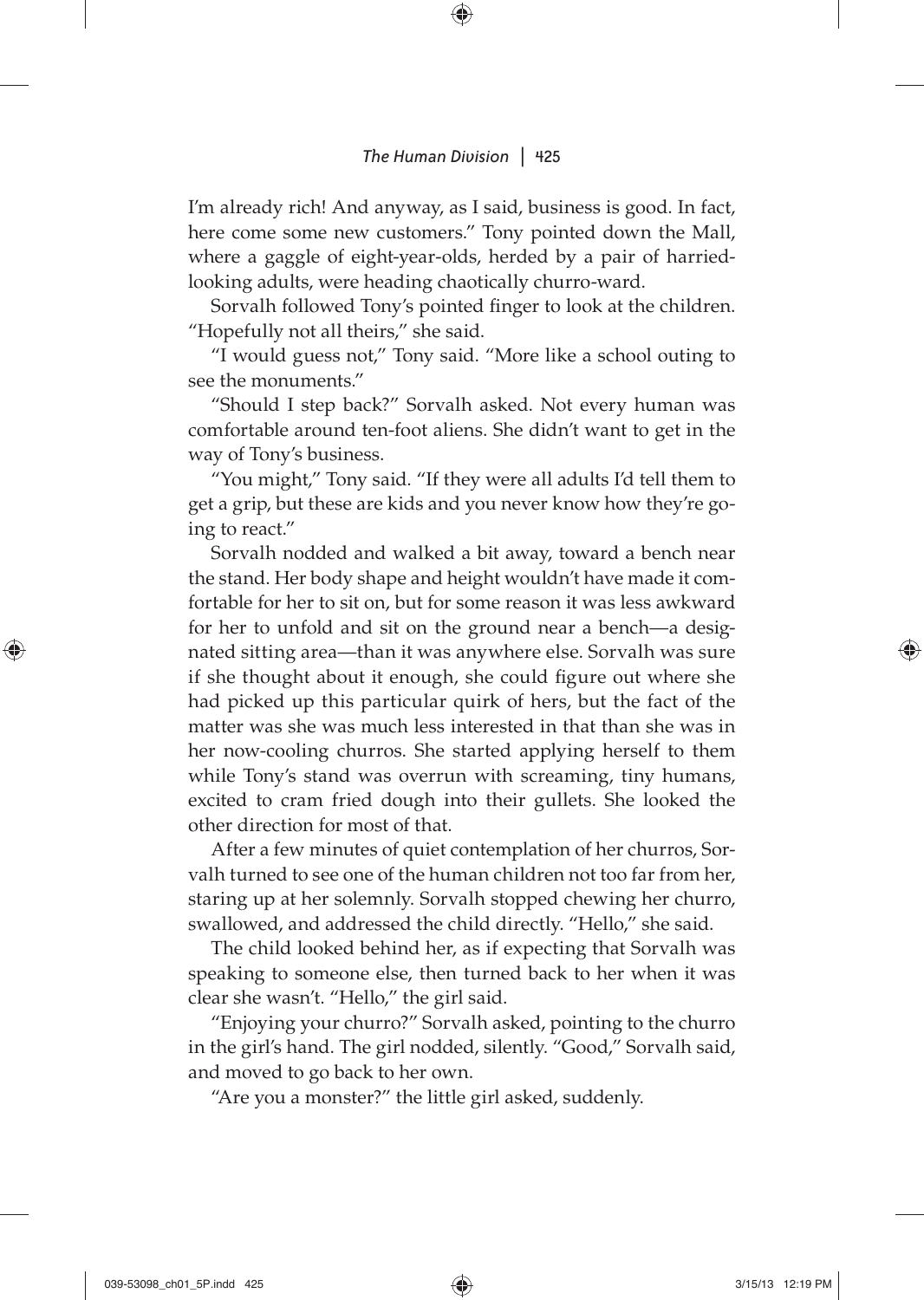Sorvalh cocked her head and considered the question. "I don't think I am," Sorvalh said. "But maybe that depends on what you think a monster is."

"A monster fights and wrecks things," the little girl said.

"Well, I try to avoid doing that," Sorvalh said. "So maybe I'm not a monster after all."

"But you *look* like a monster," the girl said.

"On Earth I might look like a monster," Sorvalh said. "Back home on my planet I look quite normal, I promise you. Maybe a little taller than most, but otherwise just like anyone else. On my planet, you would be the one who looks strange. What do you think about that?"

"What's a planet?" the girl asked.

"Oh, dear," Sorvalh said. "What are they teaching you in your school?"

"Today we learned about Abraham Lincoln," the girl said. "He was tall, too."

"Yes he was," Sorvalh said. "Do you know what the Earth is?" The girl nodded. "It's where we are."

"Right," Sorvalh said. "It's a planet. A big round place where your people live. My people have a place like it, too. But instead of calling it Earth, we call it Lalah."

"Hannah!" One of the adult humans had figured out that the girl had wandered away from her group and was talking to the big, scary-looking alien sitting by the bench. The human adult—a woman— came running up to retrieve her charge. "I'm sorry," the woman said to Sorvalh. "We don't mean to bother you."

"She's not bothering me at all," Sorvalh said, pleasantly. "In fact, we were reviewing basic astronomy facts, like how the Earth is a planet."

"Hannah, you should have known that," the woman said. "We learned that earlier in the year." Hannah shrugged. The woman looked over at Sorvalh. "We really did cover the solar system earlier this year. It's in the curriculum."

"I believe you," Sorvalh said.

"It says it's from a planet called LAH LAH," Hannah said,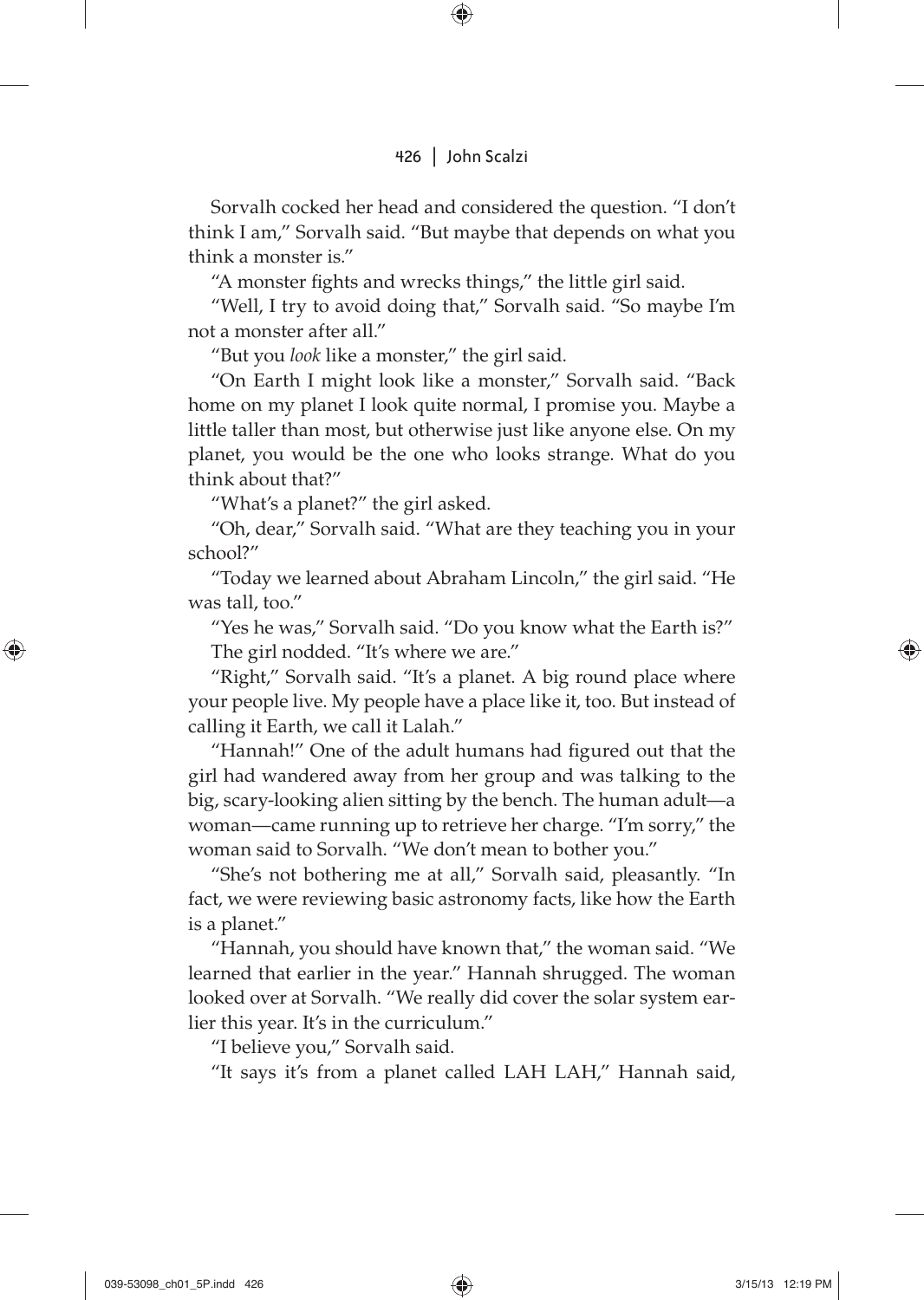overenunciating the name, and looking up at her teacher. "It's in the solar system, too."

"Well, it's in *a* solar system," Sorvalh said. "And I'm a woman, just like you are."

"You don't look like a woman," Hannah said.

"I look like a woman where I come from," Sorvalh said. "We look different, is all."

"You're very good with children," the woman said, noting Sorvalh's responses and tone.

"I spend my days dealing with human diplomats," Sorvalh said. "Children and diplomats can be remarkably similar."

"Would you mind?" the woman said, gesturing to her main gaggle of children. "I know some of the other kids would love to meet an alien—is it all right to call you an alien?"

"It's what I am," Sorvalh said. "From your point of view."

"I just never know if it's a slur or something," the woman said.

"It's not, or at least I don't think it is," Sorvalh said. "And yes, you may bring the other children over if you like. I'm happy to be an educational experience for them."

"Oh, okay, great," the woman said, and then grabbed Hannah by the shoulders. "You stay here, honey. I'll be back." She rushed off to get the other children.

"She seems nice," Sorvalh said to Hannah.

"That's Mrs. Everston," Hannah said. "Her perfume makes me sneeze."

"Does it," Sorvalh said.

"It makes her smell like my grandmother," Hannah said.

"And do you like how your grandmother smells?" Sorvalh asked.

"Not really," Hannah admitted.

"Well," Sorvalh said. "I promise not to tell either your grandmother or Mrs. Everston."

"Thank you," said Hannah, gravely.

Presently Sorvalh found herself surrounded by a gaggle of small children, who looked up at her expectantly. Sorvalh glanced over at Mrs. Everston, who also looked at her expectantly. Apparently it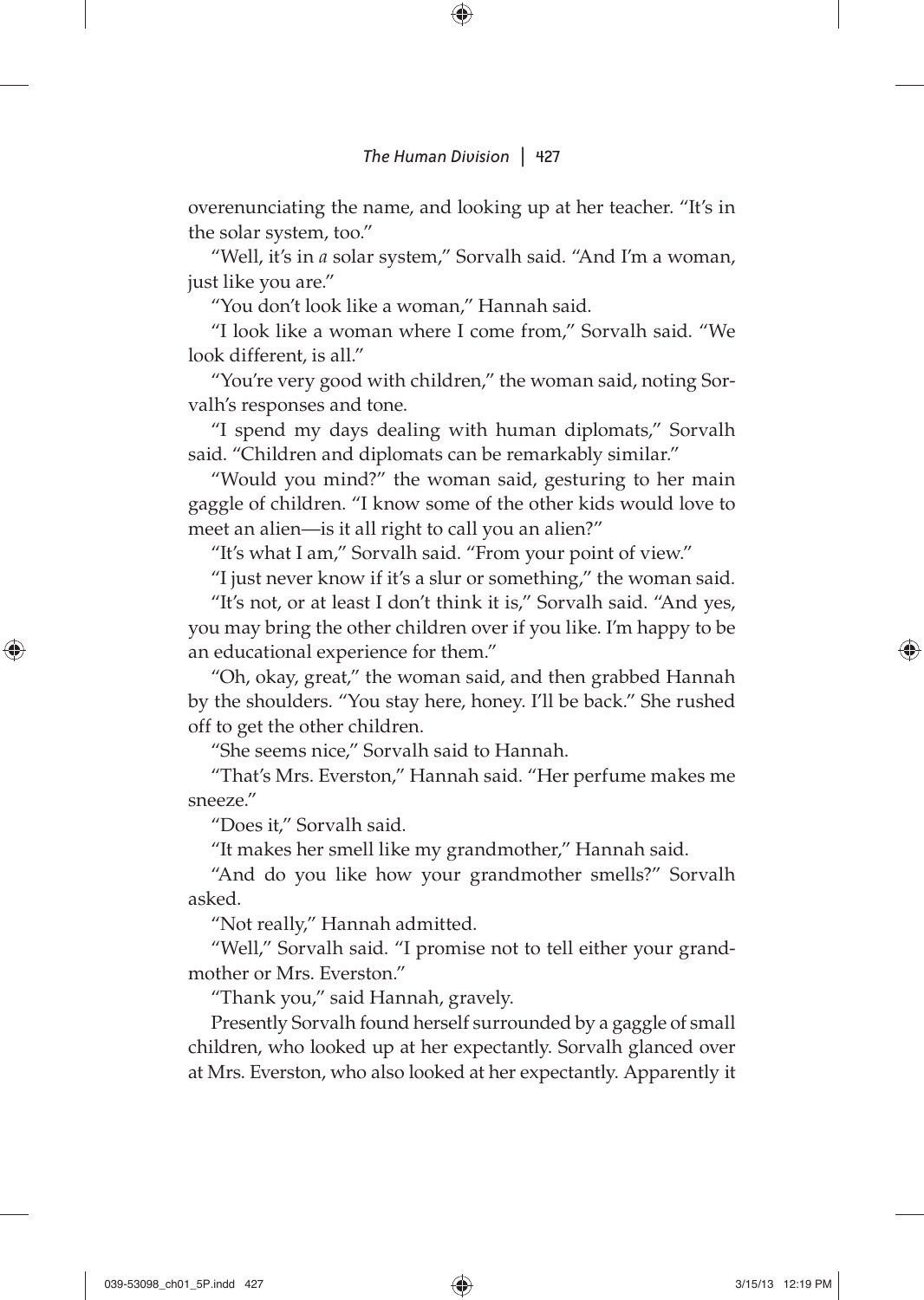was all on Sorvalh now. She suppressed an inner sigh and then smiled at the children.

Some of them gasped.

"That was a smile," Sorvalh said, quickly.

"I don't think so," said one of the children.

"I promise you it was," Sorvalh said. "Hello, children. I am Hafte Sorvalh. Have any of you ever spoken to an alien before?" There were head shakes all around, signifying "no." "Well, then, here's your chance," Sorvalh said. "Ask me anything you want to know."

"What are you?" asked one of the children, a boy.

"I am a Lalan," Sorvalh said. "From a planet called Lalah."

"No, I mean are you like a lizard or an amphibian?" the boy asked.

"I suppose that to you I might look a little like a reptile," Sorvalh said. "But I'm not really like one at all. I am more like you than I am like a lizard, but I admit I'm mostly not like either. It's better to think of me as my own thing: a Lalan."

"Do you eat people?" asked another boy.

"I eat churros," Sorvalh said, holding up her now-neglected treat. "So unless churros are made of people, no."

"You can't eat churros all the time," this new boy pointed out.

"Actually, if I wanted to I could," Sorvalh said, taking the opposite position of her earlier comment to Tony. "It's one of the perks of being a grown-up."

The children seemed to pause to consider this.

"However, I don't," Sorvalh said. "When I am on Earth, I usually eat your fruits and vegetables. I particularly like sweet potatoes and tangerines. I only rarely eat your meats. They disagree with me. And I don't eat people, because I wouldn't want people to eat me."

"Are you married?" asked another child.

"My people don't get married," Sorvalh said.

"Are you living in sin?" asked the same child. "Like the way my mother says my Aunt Linda is?"

"I don't know about your mother or your Aunt Linda," Sorvalh said. "And I'm not sure what 'living in sin' means here. My people don't marry because that's just not how we do things. The best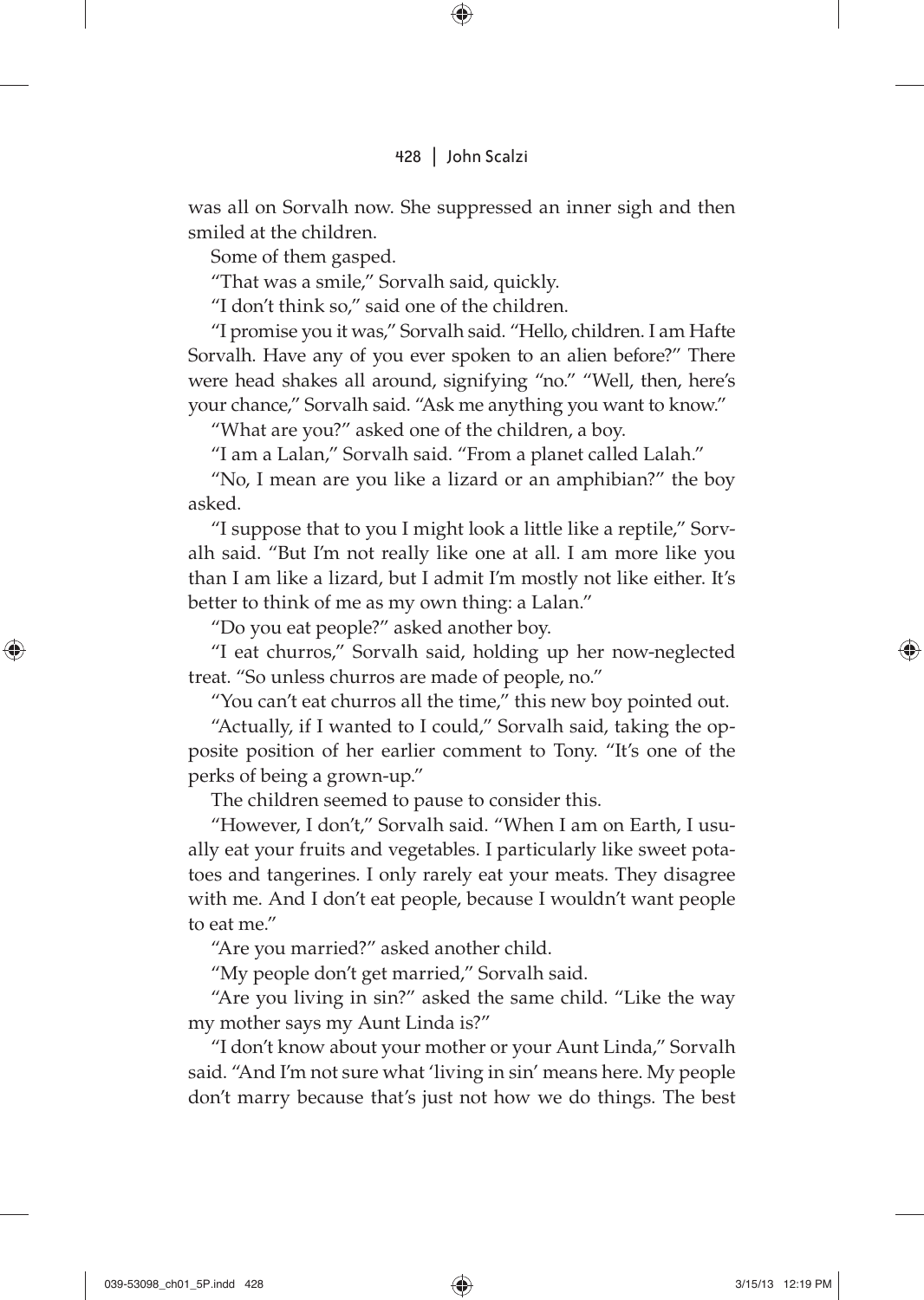way to describe it is that we have lots of friends and sometimes as friends we have children together."

"Like my Aunt Linda," the child said.

"Perhaps," Sorvalh said, diplomatically as possible.

"Are you pregnant now?" asked another child.

"I'm too old for that now," Sorvalh said. "And we don't get pregnant anyway. We lay eggs."

"You're a chicken!" said the first boy, and there was laughter to this.

"Probably not a chicken," Sorvalh said. "But yes, like your birds we lay eggs. We tend to do this all at the same time, and then the community cares for them all at once."

"How many eggs have you laid?" asked the latest child.

"It's a difficult question to answer," Sorvalh said, guessing that Mrs. Everston probably wouldn't want her to go into great detail about Lalan reproductive matters; humans were known to be twitchy about such things. "It's probably best to say that I had four children who lived to adulthood, and two of them now have had children of their own."

"How do you speak our language?" asked a girl, close to Sorvalh.

"I practice it," Sorvalh said. "Just like anyone does. I'm good with languages, though, and I study yours every night. And when I go to other countries, I use this." She held up her PDA. "It translates for me so I can speak to other humans and they to me."

"Do you play basketball?" asked another child.

"I don't think it would be much of a challenge for someone of my height," Sorvalh said.

"How do you get into rooms?" asked a different child.

"Very carefully," Sorvalh said.

"Have you met the president?" asked a different little girl.

"Yes, once," Sorvalh said, recalling the event. "I liked visiting the president because I can stand up easily in the Oval Office. It has high ceilings."

"Do you poop?" asked a boy.

"Brian *Winters*," Mrs. Everston said, severely.

"It's a valid question!" the boy said, protesting. He was apparently the sort of eight-year-old boy for whom it made sense to have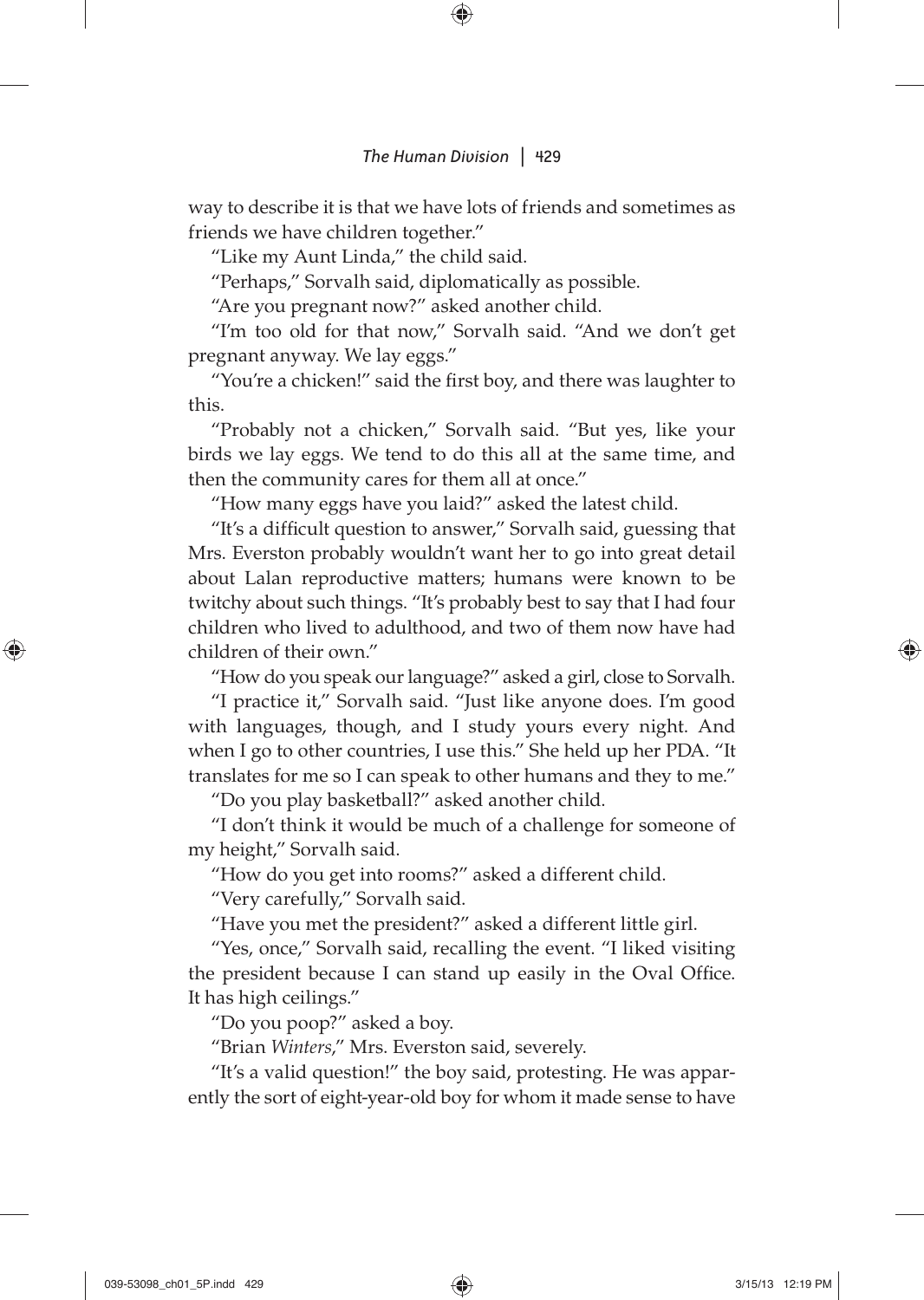the phrase "it's a valid question" in his repertoire. Mrs. Everston said something else to Brian while Sorvalh quickly looked up the definition of "poop" on her PDA.

"I apologize for that," Mrs. Everston said.

"Not at all," Sorvalh said, smoothly. "It's not the worst question I've ever been asked. And to answer your question, Brian, no, I don't *poop*. At least not like you do. I do excrete waste from time to time, and when I do, it's otherwise very much like going to the bathroom is for you. Next question."

"Do you know any other aliens?" asked another girl.

"Whole planets' worth," Sorvalh said. "I have personally met people from four hundred different races of intelligent beings. Some of them are as small as that," she pointed to a squirrel running frantically toward a tree, "and some of them are so large that they make me look tiny."

"Do *they* poop?"

"Brian *Winters*," Sorvalh said, severely. "That is *not* a valid question." Brian Winters, unused to being reprimanded by a tenfoot alien, shut up.

"Will more aliens come here?" asked a boy.

"I don't know," Sorvalh said. "More have been coming recently, because my government, which is known as the Conclave, has been talking to the governments here on Earth. But I think a lot will have to happen before they are so common that you don't notice them anymore when you walk down the Mall."

"Are we going to have a war?" asked Hannah.

Sorvalh turned her head to look at Hannah directly. "Why do you ask, Hannah?" she said, after a minute.

"My dad said to my mom that he thinks there's going to be a war," Hannah said. "He said that it's going to be the humans against everyone else and that everyone else wants a war to get rid of all of us. You'll fight us and then when we're gone you'll live where we live and no one will know we were here."

"'A monster fights and wrecks things,'" Sorvalh said. She looked out at the children and saw them quiet, waiting for her answer, the two adults standing silently as well, patient.

"I can't say there will never be a war," she said. "We can't make